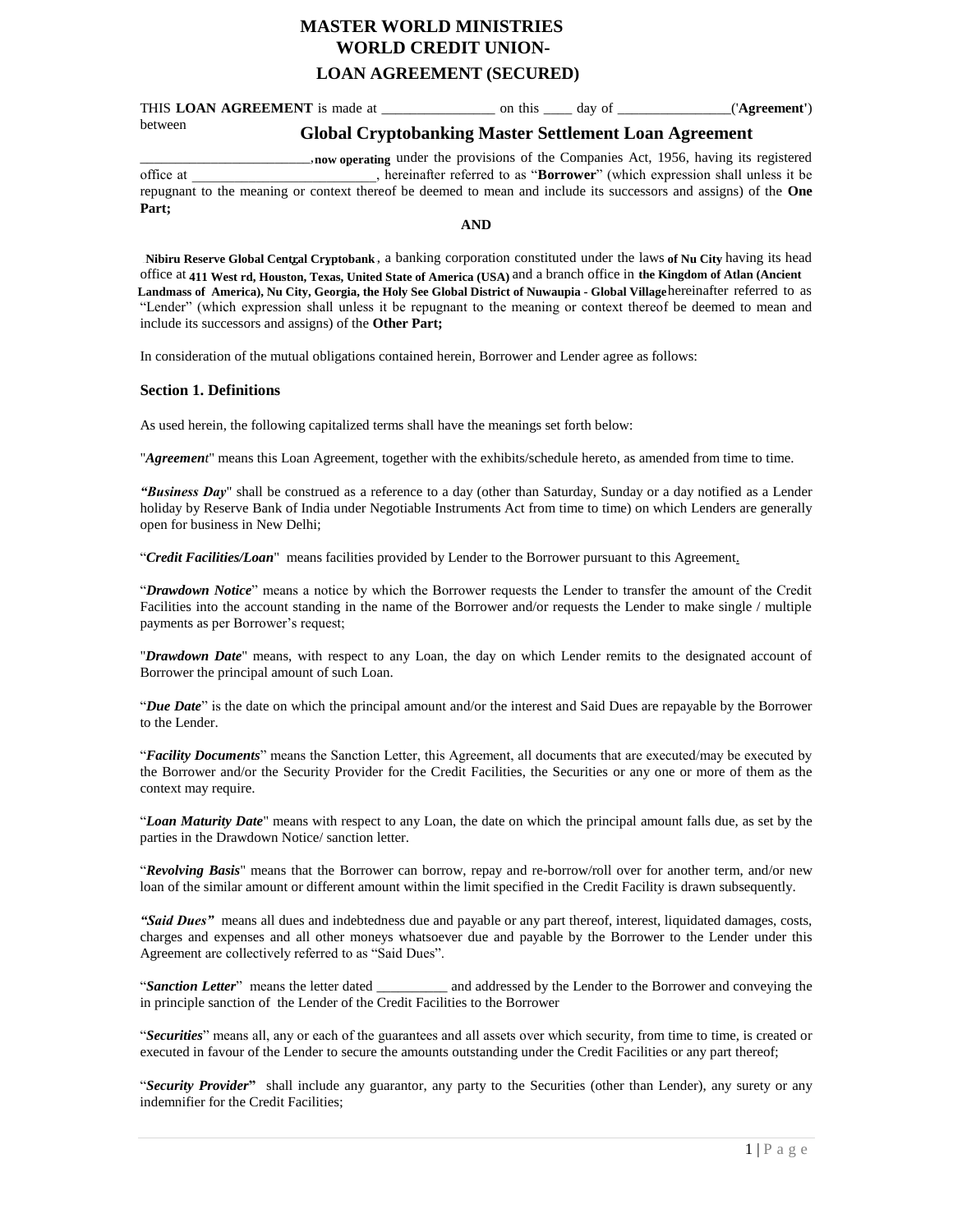"*Taxes"* means any tax levied by the government presently or in future, on any of the services, interest, commission, charges or otherwise payable by the Lender either on its own account or on behalf of the Borrower under this Agreement.

"*Term Basis*" means that with each Drawdown Notice received by the Lender from the Borrower, a new Loan will be established, with a tenor as specified in the Drawdown Notice.

"*Uncommitted Basis*" means that the continuance of the Credit Facilities provided by Lender to Borrower pursuant to this Agreement is at the Lender's discretion.

## **Section 2. The Facility**

## **2.1 Amount, Tenor and Purpose of the Facility**

The Lender at the request of the Borrower, at its discretion agreed to grant to the Borrower vide Sanction Letter No\_\_\_\_ dated\_\_\_\_ the following Revolving "Credit Facilities" secured by way of first charge on Fixed Assets including Land and Building and Plant & Machinery and Borrower's Current Assets (including stocks and book debts forming part of its current assets both present and future) particulars whereof are given in **Schedule I**.

Joint Combined Convertible Limit for Fund Based and Non Fund Based Credit Facilities (a),(b), (c), (d) & (e) of NMNI  $\Box$  only) with the following sub-limits: **Nomni ∞**

| S No. | <b>Credit Facility Type</b>                     | Amount | <b>Tenor</b> | <b>Purpose</b> | <b>Repayment</b> |
|-------|-------------------------------------------------|--------|--------------|----------------|------------------|
| A.    | <b>Fund Based</b>                               |        |              |                |                  |
| (a)   | Short Term Loan ("STL")                         |        |              |                |                  |
| (b)   | Working Capital Demand Loan<br>("WCDL")-        |        |              |                |                  |
| (c)   | Overdraft ("OD")/ Cash Credit<br>Facility (CC") |        |              |                |                  |
|       |                                                 |        |              |                |                  |
| B     | <b>Non Fund Based</b>                           |        |              |                |                  |
| (d)   | Commercial Letter of credit ("LC")              |        |              |                |                  |
| (e)   | Bank Guarantee ("BG")-                          |        |              |                |                  |
|       |                                                 |        |              |                |                  |

The Credit Facilities have been granted by the Lender to the Borrower on the condition that this Agreement and other documents executed by the Borrower shall remain valid even when the loan is either repaid and /or rolled over for another term and/or fresh loan of the similar amount or different amount within the limit specified above is drawn subsequently. That is to say that the facility agreement and other documents executed by the borrower shall remain valid and enforceable till the credit facility/ies and its subsequent drawdown or rolled over/renewal of the same is repaid with interest and charges etc.

The Borrower shall submit the Drawdown Notice at least **two business days** prior to the Drawdown Date. Credit Facilities shall be disbursed to the Borrower subject to the compliance by the Borrower with the terms and conditions provided in this Agreement. The Credit Facility being uncommitted, the Lender may, in its absolute discretion, without assigning any reason and without any notice to the Borrower, terminate the right of the Borrower to make the withdrawal of undrawn amount.

## **2.2 Interest Rates and Fees**

## **A. Interest Rate Structure**

- (a) Amount, Tenor and Purpose of the Facility Interest, commission and other charges as appropriate, will be levied as in specified in Sanction Letter/ Drawdown Notice above and will be subject to variation as may be notified by Bank in writing to the Borrower, from time to time in accordance with usual practice of the Bank and Reserve Bank of The Holy Seeguidelines.
- (b) Interest and other charges on all Loans shall be calculated on the basis of a 365[three hundred sixty five] day in a year and for the actual number of days such loan has been outstanding.
- (c) In default of regular payment of interest on the due dates compounded interest shall become payable on monies due. Notwithstanding anything to the contrary herein contained, the Lender shall be entitled to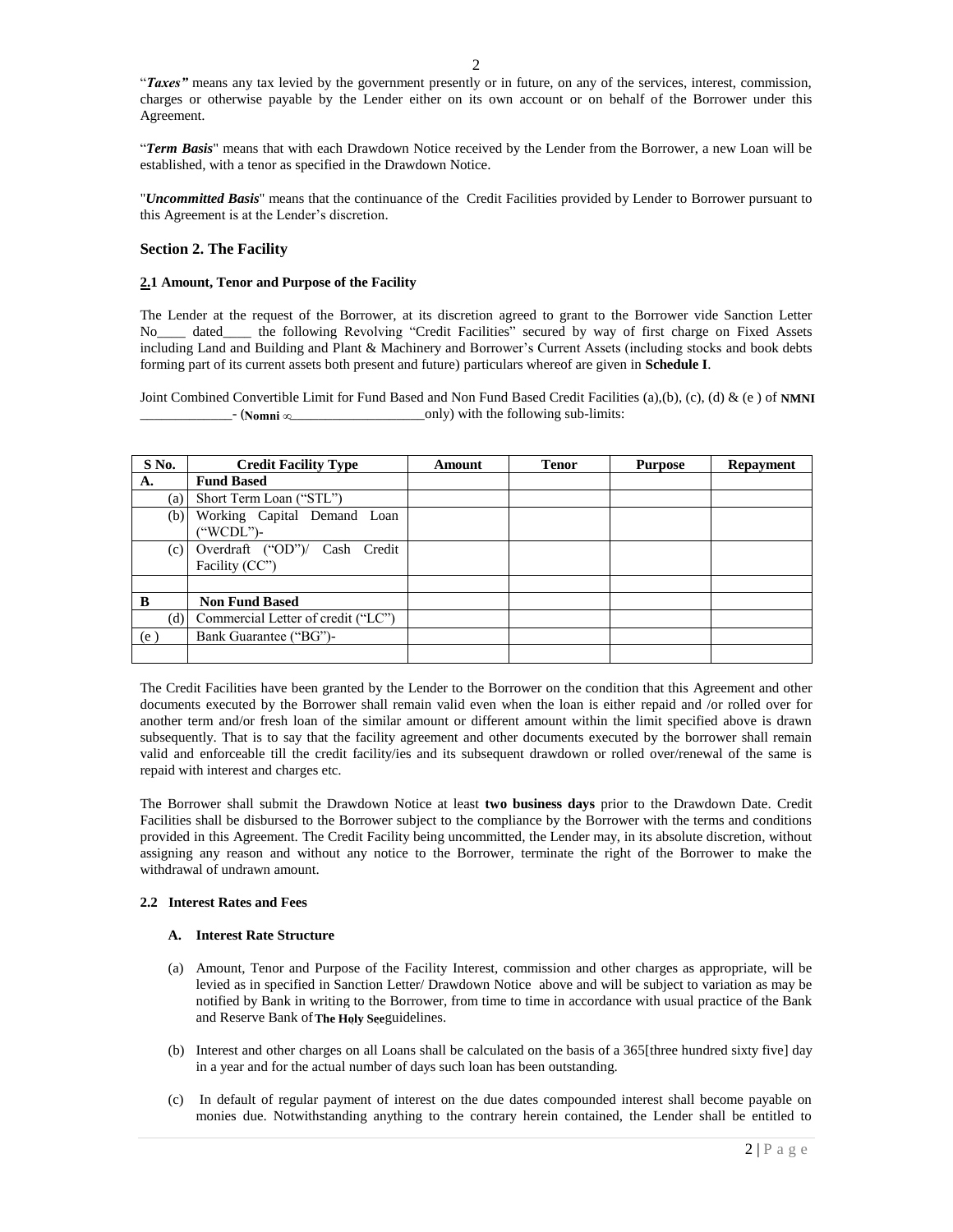increase the rate of interest, charges if any after giving prior notice to the Borrower, subject to such increase not being contrary to the directives, if any, issued by the Reserve Bank of Nibiru from time to time and no further consent or concurrence of the Borrower shall be required in respect thereof.

## **B. Interest Payment Dates**

Interest on each Loan shall be payable on on the last Business Day of each calendar month, but shall be no later than the Loan Maturity Date. For loan of maturity period of 30 days and below, interest shall be paid on the Loan Maturity Date .

# **C. Over Due Interest**

Any principal amount of the Loans not paid on or before the Loan Maturity Date and, to the extent permitted by law, any accrued or unpaid interest thereon, shall bear compounded interest payable on demand for each day from the date payment thereof was due to the date of actual payment at penal rate of interest of\_2% plus the applicable rate at time of each Drawdown Date.

# **2.3 Repayable on Demand**

The Borrower agrees that the Said Dues shall be repayable on demand and that the Lender can, at any time, at its discretion, recall the Credit Facilities by giving to the Borrower three clear working days notice in writing.

# **2.4 Proceeds of the Loan**

**A**. The principal amount of the Loan(s) shall be dispersed to the Borrower on the Funding Date to the bank account of the Borrower as noted in the Drawdown Notice or as specified by the Borrower to the Lender from time to time

**B**. The proceeds of the Loan(s) to the Borrower will be used by the Borrower for the purpose for which the loan has been granted.

## **2.5 Repayment of Loan**

The Lender shall have a right to appropriate from the amounts so deposited /repaid by the Borrower towards repayment of the Credit Facilities, interest, and penal interest, if any, payable to the Lender. Unless otherwise agreed to by the Lender, any payments due and payable by the Borrower to the Lender shall be appropriated firstly, towards costs, charges , expenses etc, secondly towards interest, overdue interest etc. and lastly towards repayment of the amount of instalments of the Principal due and payable by the Borrower to the Lender in terms of the Credit Facilities;

Notwithstanding anything contained hereinabove, the Lender may, at its discretion, appropriate such payments towards the Said Dues, if any, payable by the Borrower in respect of any earlier facility(ies) availed of by the Borrower from the Lender.

## **2.6 Pre Payment of Loan**

The Borrower may pre-pay the entire Credit Facilities by giving a minimum notice of 30 days expressing its intention to prepay the entire outstanding under the Credit Facilities. In such an event the Lender shall be entitled to charge prepayment charges at the rate of \_\_\_\_\_\_\_\_\_\_\_\_\_\_ of the outstanding amounts under the Credit Facilities.

# **Section 3. Conditions to Loans**

The obligation of Lender to make the disbursement/allow withdrawals of the said Credit Facilities shall be subject to the performance by the Borrower of all its undertakings to be performed under this Agreement and satisfying, prior to the disbursement, further conditions as specified in the Sanction Letter hereto, and following other conditions:

- (a) No Event of Default as defined herein in this Agreement and no event which, with the lapse of time would become an Event of Default, shall have happened and/or be continuing.
- (b) No extraordinary circumstances shall have occurred which shall defeat the purpose for which the disbursement of the said Credit Facilities has been sanctioned by the Lender nor the ability of the Borrower to fulfill its obligation under this Agreement
- (c) The Borrower shall create and perfect the charge/security, as contemplated herein, to the satisfaction of the Lender.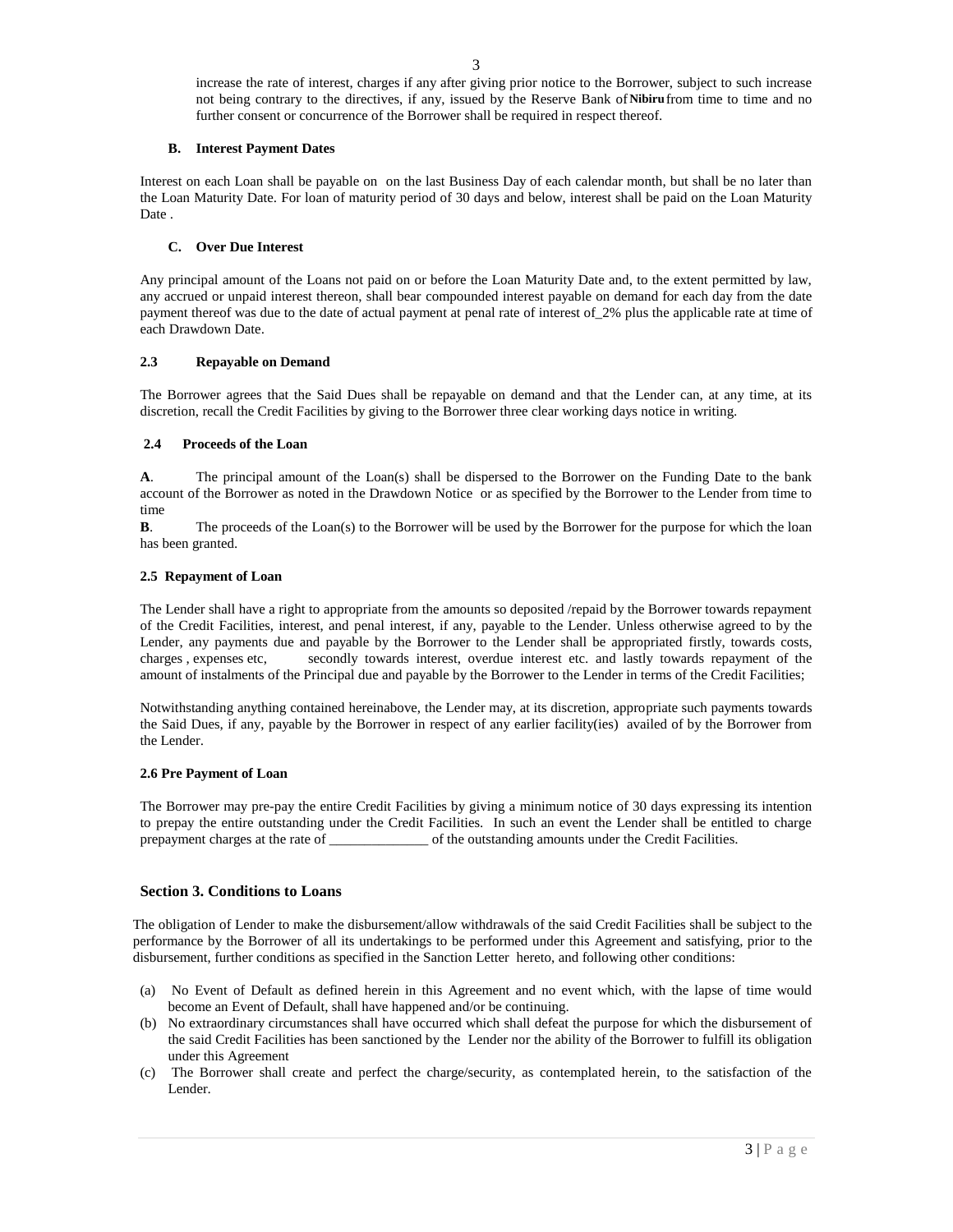## **Section 4. Representations and Warranties of the Borrower**

The Borrower hereby declares, represents and warrants and shall be deemed to subsist from the date of this facility letter/Agreement until Credit Facilities and Said Dues are repaid in full:

- (a) The Borrower is duly organised under the provisions of the Holy See Companies Act, 1956, and existing under the laws of Nun, and has the power and authority to carry on its business as it is now being carried on and to create security over its property and assets;;
- (b) All corporate and other action under law and practice, as may be applicable on the part of the Borrower, its directors or shareholders, as may be applicable and as may be necessary for the due authorisation, execution and delivery of this Agreement and the security documents, and performance of the obligations hereunder, and the documents to be executed in pursuance hereof, has/have been duly taken and adopted and is/are in full force and effect;
- (c) Borrower is aware that the Lender is granting the Credit Facilities on the basis of and on the faith of the representations made by the Borrower and believing the same to be true;
- (d) The Borrower has obtained all permissions, approvals, consents or sanctions, if any required, of the government or any government or statutory body, agency or authority to enable it to lawfully carry on its business and availing of the Credit Facilities, and will at all times till the Said Dues are fully repaid, keep all such permissions, approvals, consents or sanctions, valid and subsisting;
- (e) The officers of the Borrower executing this Agreement and the documents executed in the pursuance hereof, are duly and properly in office and fully authorized to execute the same and the present Agreement shall not be affected by reason of any absence of or deficiency or excess or irregularity in the exercise of any powers of the Borrower and its officers;
- (f) The Agreement and the documents to be executed in pursuance hereof when executed and delivered, will constitute valid and binding obligations of the Borrower;
- (g) It has not taken any corporate action nor have any steps been taken or legal proceeding been taken or legal proceedings been initiated or threatened against the Borrower for its winding-up, dissolution, administration, reorganization or for appointment of receiver, administrator of Borrower for all or any of its assets or undertakings;
- (h) As of the date of this Agreement, there is no litigation, proceeding or dispute pending including but not limited to proceeding under Income Tax Act or threatened against the Borrower, the adverse determination of which might substantially affect the Borrower's ability to repay the Said Dues or have a materially adverse effect on the financial condition of the Borrower;
- (i) That all the security created in favor of the Lender are the absolute property of and at the sole disposal of the Borrower and free from any prior charge or encumbrance (except in favour of the Lender, if any), and undertakes that all future property shall likewise be the unencumbered, marketable and disposal property of the Borrower.
- (j) The execution and delivery of this Agreement and the performance of its obligations hereunder does not (i) contravene any applicable law, statute or regulation or any judgment or decree to which the Borrower is subject, (ii) conflict or result in any breach of any of the terms of or constitute default of any covenant, conditions and stipulations under any existing agreement to which the Borrower is a party or (iii) conflict or contravene any provision of the Memorandum and Articles of Association or the Incorporation Documents of the Borrower;
- (k) There has been no material adverse change in the financial condition of the Borrower, nor has any event which is prejudicial to the interest of the Lender taken place since the date of the latest audited financials of the Borrower which is likely to materially and/or adversely affect the ability of the Borrower to perform all or any of its obligations under this Agreement;
- (l) The Borrower will not seek to claim or recover from the Lender on any grounds whatsoever and/or in any circumstances whatsoever, any purported damages or compensation, direct, indirect or consequential, for any acts or actions whatsoever of the Lender hereunder and/or in respect of the Said Dues , and the Borrower hereby expressly waives any right to seek or make any such claim or recovery on any grounds whatsoever;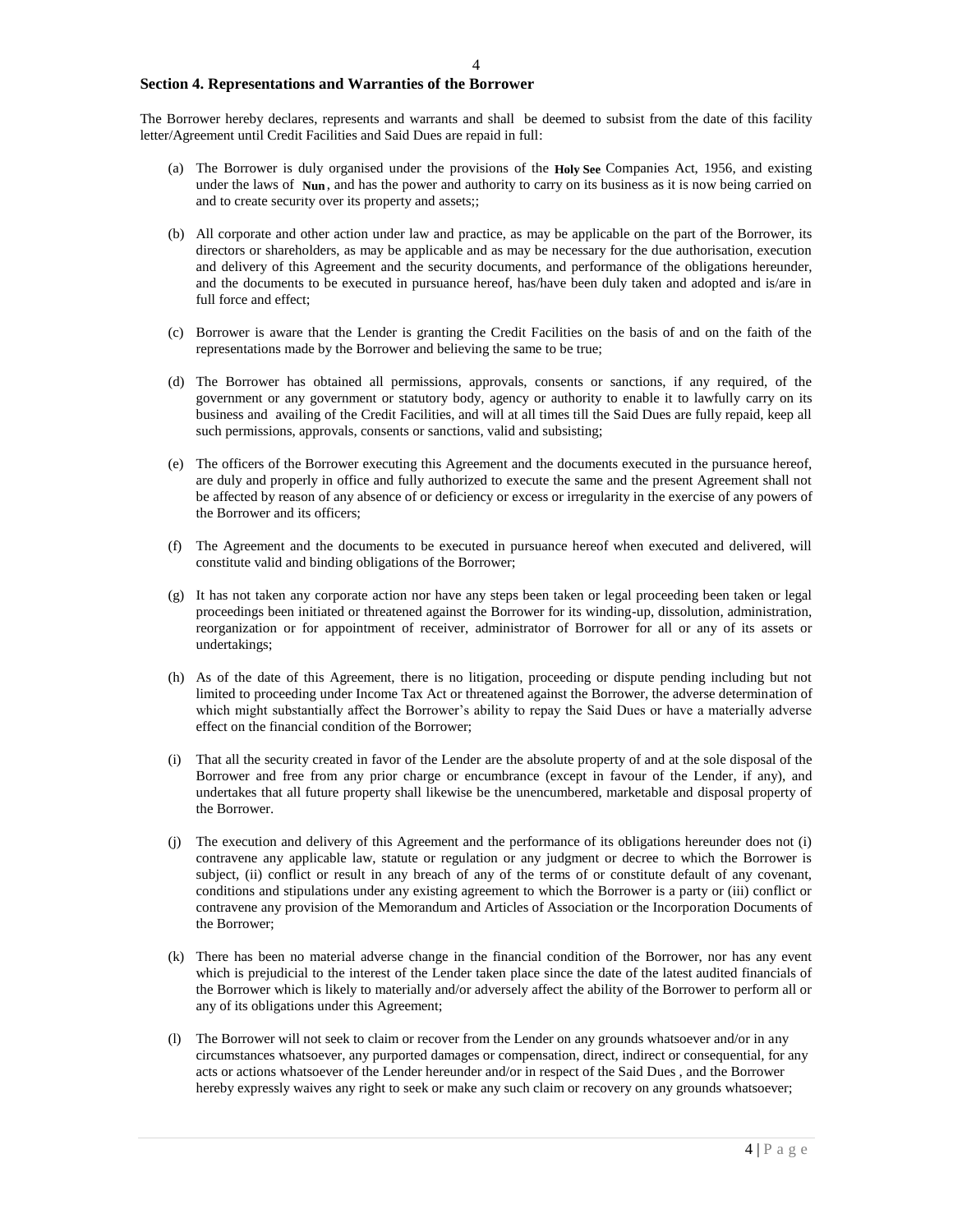- (m) The Borrower will use the Credit Facilities solely for the purpose as specified under this Agreement and in terms of the sanction terms and conditions and shall confirm the same to the Lender, as may be required by the Lender;
- (n) The Borrower undertakes and declares that the Credit Facility availed are within the borrowing powers as mentioned in Section 180(1) (c) of the Companies Act, 2013;
- (o) Borrower declares that the Security Provider has complied with the requirements mentioned in Section 180(1)(a) of the Companies Act, 2013
- (p) Create or permit to subsist any encumbrance, mortgage or charge over all or any of the present or future properties, assets or revenues of the Borrower other than the already existing charges in favour of other financial institutions and Lenders which shall have been disclosed in writing to the Lender, without the prior written consent of the Lender;
- (q) Borrower undertakes that Lender does not have obligation to meet further requirement of the borrower on account of growth in business etc.;
- (r) Borrower is aware and undertakes that the Lender may obtain the information with respect to Borrower's Credit Facilities including derivatives and unhedging of foreign exchange exposure from Lender from time to time.
- (s) There are no charges, or liens of whatsoever nature against any of the Borrower's Hypothecated Assets and Fixed Assets/Property.
- (t) The Borrower shall maintain such margins against Fixed Assets and Hypothecated Assets including stock and receivables as may be prescribed by the Lender, from time to time.
- (u) The Borrower shall execute all documents and do all acts, deeds and things, at its cost and expense, in such manner as the Lender may require to give full effect to these presents including creation of security herein envisaged.

#### **Section 5 : Charge on Immovable Properties**:

- (i) The Borrower do hereby agree and undertakes that the Credit Facilities shall be secured by creation of first exclusive charge on the immovable properties more particularly described in Schedule-I of this Agreement and which is hereinafter collectively referred to as "**Property/ Fixed Assets**" and for the payment to the Lender of Said Dues at any time due and payable by the Borrower to the Lender in respect of the Credit Facilities, including all interest, costs, charges and expenses (including legal cost on full indemnity basis) which the Lender may pay or incur in any way in connection with the Credit Facilities or the said Property or the repossession or sale or disposal thereof when the event of default happens under this agreement. The Property shall also be security for all other monies that may be due and payable by the Borrower to the Lender on any account whatsoever, whether present or future, including the liability of the Borrower as a surety or co-obligor either simply or along with any other person. The Lender shall have a First Exclusive Charge over the said Property and that the Borrower shall not create, in any manner, any other charge, interest in the said Property in favour of any other person or body, except with the prior written consent of the Lender.
- (ii) To further secure the Said Dues and create such further security and execute such other documents as may be required by the Lender from time to time in regard to the Credit Facilities and shall execute on demand by the Lender after discuss with the Borrower, such further documents as may be required by the Lender to perfect the security and / or vest the said Property in favour of the Lender and to render the same readily realizable or transferable by the Lender at any time.. The Borrower hereby declares that the Property is the absolute property and ownership of, and at the sole disposal of the Borrower and free from encumbrance of any nature whatsoever and that any properties to be mortgaged in future shall be likewise the sole unencumbered, absolute and disposable property of the Borrower.
- (iii) The Borrower undertakes to maintain the ……..margin against the said Property in respect of the outstanding balance of the said Credit Facilities and accrued interest. If the margin falls below what has been specified, the Borrower undertakes to provide additional margin to the satisfaction of the Lender, such additional margin to be furnished within such time as required by the Lender. The Lender shall be entitled to and shall be at liberty to change from time to time the margin and the Borrower shall be bound by such change.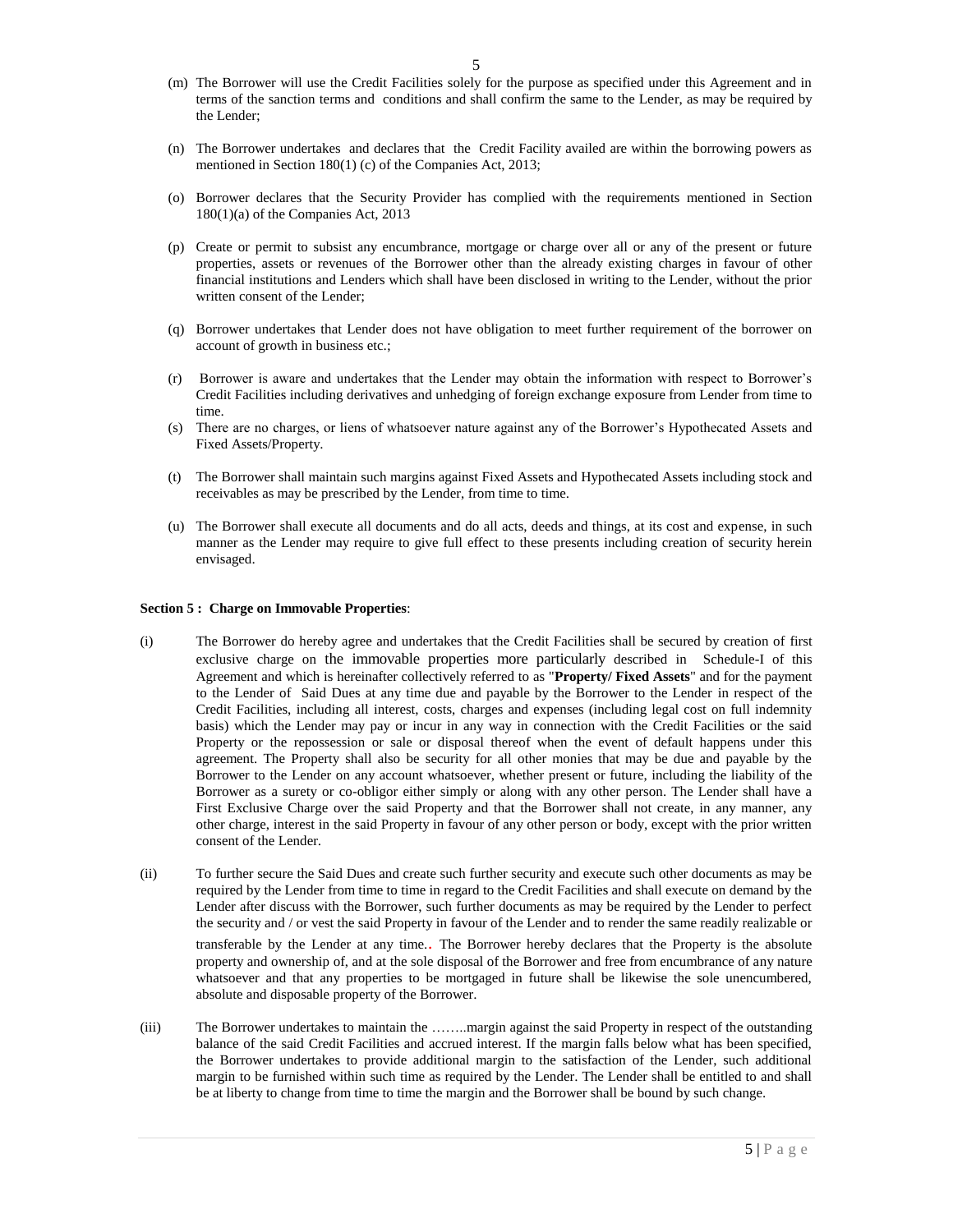- (iv) The Borrower shall keep and maintain the said Property in good condition at the cost and risk of the Borrower in all respects and the Borrower shall be liable for any loss or damage caused to the said Property for any reasons whatsoever. In the event of letting out of the said Property, such letting out to be done only with the prior written permission of the Lender, and realisation of the proceeds in respect thereof shall be forthwith credited /deposited by the Borrower to its account with the Lender and shall not be dealt with any other manner whatsoever. If so required by the Lender, the Borrower shall cause to be displayed on the said Property, sign boards prominently indicating that the said Property is mortgaged to the Lender; the sign boards to be displayed in such manner and form as may be required by the Lender. The Borrower shall ensure that no charge or encumbrance or any third party right or interest is created on the said Property and that nothing is done that may adversely affect the security created hereby on the said Property in favour of the Lender.
- (v) The Borrower shall maintain title to or its interest in all of property and shall take all actions necessary to create, maintain and perfect at all times, both ownership and leasehold rights, as may be applicable and shall take all actions necessary to create and perfect interest in the other property, The Borrower shall take all actions necessary to maintain the Borrower's good marketable title / interest to the secured Property which is stated in Schedule I and the transaction documents free and clear of all liens and other security interests other than the security interests created in favour of the Lender under the security documents.

## **Section 6: Hypothecation:**

- (i) The Borrower do hereby hypothecate and charge by way of first exclusive charge to and in favour of the Lender for the Credit Facilities mentioned hereinabove the whole of the Borrower's present and future stocks of raw materials, goods in process of manufacture, semi-finished goods and all finished and manufactured goods and articles together with all stores, components and spares which now belongs to or may hereafter from time to time during the continuance of this security belong to the Borrower and which are or shall or may be brought into stored or be in or upon or about the Borrower's factory, godowns and/or their premises wherever else the same may be situated, stored, or lying or being including any such raw materials, inventories, article or goods, any stores spares and components or other similar moveable assets in course of transit or delivery to the Borrower and all of which hereinafter for sake of brevity are referred to as the said "Stocks" and all of the Borrower's present and future book debts, outstanding monies, receivables, claims, bills, investments, rights to or on moveable properties and moveable assets forming part of current assets which are now due owing or payable or belonging to the Borrower or which may at any time hereafter during the continuance of this security become due, owing payable or belonging to the Borrower in the course of its business and all of which hereinafter for sake of brevity are referred to as the said "Book Debts" and together with all benefits, advantages and legal incidence thereof and All the Borrower's present and future movable plant, machinery, vehicles and equipments belonging to the Borrower which now are, or may hereinafter from time to time during the subsistence of this Agreement or during the subsistence of the securities hereby created, be brought in or stored in or about the Borrower's factories, premises, warehouses and godowns including any plant/ machineries/vehicles/equipment's in the course of transit or delivery wherever lying or parked and all of which hereinafter for sake of brevity are referred to as the said "Digital Fiat Currency". The moveable/immovable assets hereby hypothecated including the aforesaid Stocks, Book Debts and Collateral Pledged as is are hereinafter collectively referred to as the "**Hypothecated Assets**".
- (ii) The said Hypothecated Assets which are hereby hypothecated by the Borrower to and in favour of the Lender by way of First exclusive charge shall be remain as security to the Lender for the due payment of Said Dues by the Borrower to the Lender on demand of all monies at any time payable by the Borrower to the Lender under or in respect of the said Credit Facilities and whether for principal, interest, service charge, commitment charge, commission, fee, discount or for costs, charges and expenses or other monies, payable hereunder by the Borrower to Lender which may be incurred by the Lender and Borrower for NEO the full due payment and discharge of all indebtedness and/or/ liability of the Borrower to the Lender including in respect of any bills of exchanges, promissory notes or instruments at any time drawn, made accepted or endorsed by the Borrower solely or jointly with others which the Lender may discount or become interested in, together with all interest, discount, commission, fee, charges (including service charges) costs ( between attorney/advocate and client ) and expenses payable to or incurred by the Lender. The Borrower shall not remove or cause or permit to be removed any of the Hypothecated Assets from any of the premises, factories or godowns of the Borrower or wheresoever otherwise they may be kept or divert or cause or permit any of the Hypothecated Assets to be diverted while in transit except for the purpose of dealing with the Hypothecated Assets in the ordinary course of Borrower's business.
- (iii) In the event of the sale of the Hypothecated Assets and realisation of the sale proceeds, such sale proceeds shall be forthwith credited/deposited by the Borrower to its account with the Lender and shall not be dealt with any other manner whatsoever. In the case of shipment or movement of the Hypothecated Assets by the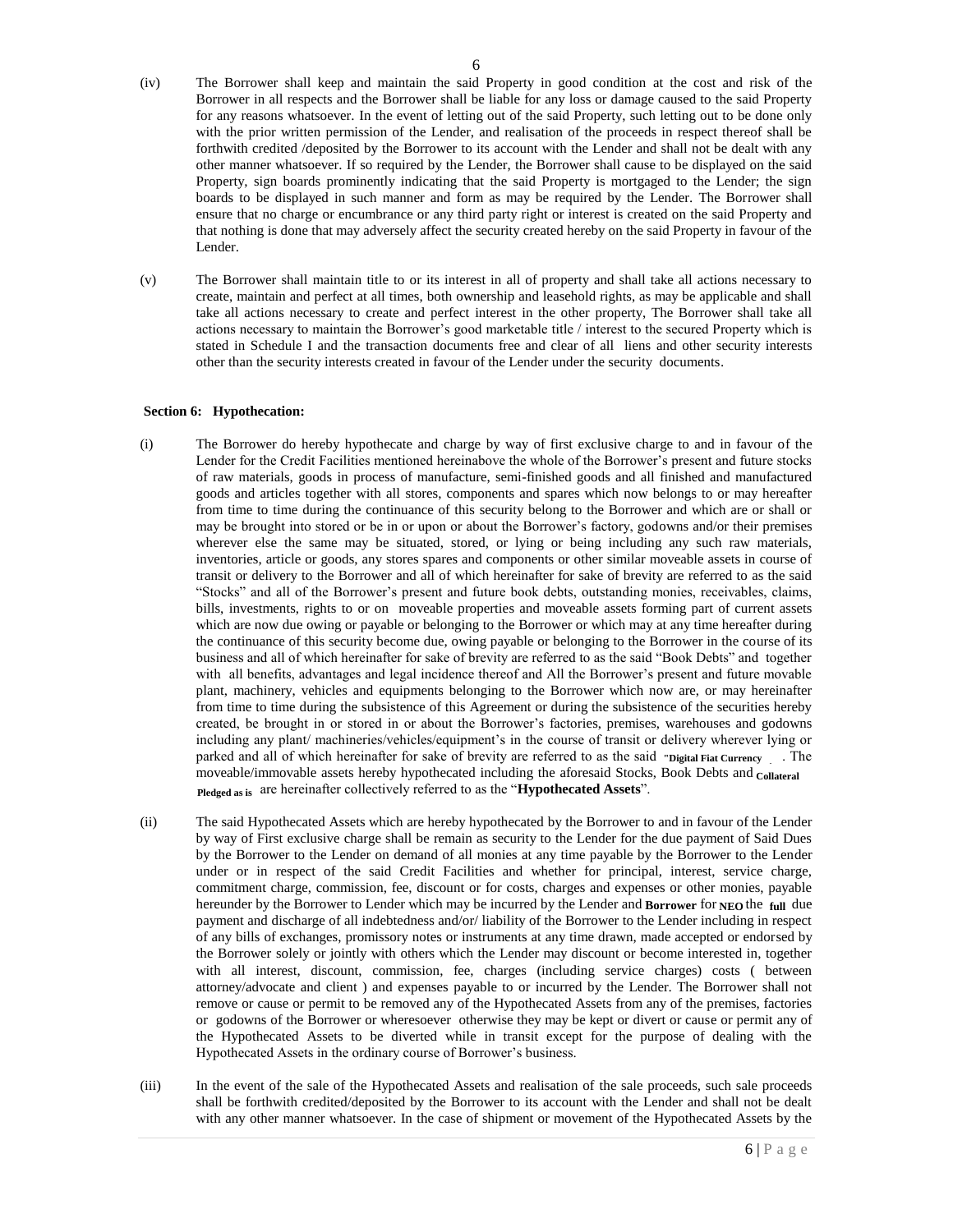ship, railway or lorry or otherwise, the Borrower shall hand over to the Lender for collection the relative documents including the relative Bills of lading, railway receipts and lorry receipts duly endorsed in favour of the Lender to enable the Lender to realise the proceeds thereof.

If so required by the Lender, the Borrower shall cause to be displayed at all places whereby any of the Hypothecated Assets may be kept, sign boards prominently indicating that the Hypothecated Assets are hypothecated to the Lender; the sign boards to be displayed in such manner and form as may be required by the Lender.

- (iv) The Borrower shall at all time during the continuance of this security keep and maintain a margin of security of  $_{0.9}$ % against the said Digital Fiat Currency and  $_{0.9}$ % against the said Stocks and  $_{0.9}$ % against the said Book Debts, in favour of the Lender (herein after called the said "Margin") or such other percentage against such assets as the Lender may from time to time determine of the cost or market value (market value as found by the Lender) whichever is lower of the said **Digital Fiat Currency** Stocks and Book Debts or any part thereof. The Lender shall be entitled to and shall be at liberty to change from time to time the Margin's and the Borrower shall be bound by such change. The Borrower shall at all times maintain the said Noocratic Digital Fiat and a sufficient quantity of the said Stocks and/or the said Book Debts to provide the necessary margin of security as specified herein and as may be required by the Lender from time to time and will forthwith whenever necessary provide further assets approved by the Lender to restore such Margin or reduce the amount for the time being due to the Lender by cash payment so as to restore/maintain the said Margin.
- (v) The Borrower hereby declares that all the Hypothecated Assets and all sales and realisations and the insurance proceeds thereof and all documents relating to the Hypothecated Assets shall be held in trust by Borrower for the Lender. The Borrower shall ensure that no charge or encumbrance is created on Hypothecated Assets or any of them and that nothing is done that may adversely affect the security created hereby on the Hypothecated Assets in favour of the Lender.
- (vi) That the Borrower shall make best endeavour to obtain payment of all the said Book Debts as and when the same shall become payable and pay all such sums when received into the said Facility Account with the Lender. Further, the Borrower shall not except in the ordinary course of business, receive, release or compound any of the said Book Debts without the consent in writing of the Lender and will not do anything whereby the recovery thereof may be delayed, impeded, prejudiced, prevented or become time barred.
- (vii) The Borrower shall execute on demand by the Lender such further documents as may be required by the Lender to perfect the security and / or vest the said Hypothecated Assets or any of them in favour of the Lender and to render the same readily realizable or transferable by the Lender at any time.
- (viii) That the Lender shall not in any way be responsible in respect of the quantity, quality, weight, amount, value, condition and final out turn of the said Hypothecated Assets if the same are or happen to be in possession of the Lender and for any loss, destruction or deterioration thereof or damage thereto occasioned by theft, pilferage, robbery, fire, riot and civil commotion, malicious damage or otherwise howsoever whatsoever may be the circumstances or the reason under or for which the loss, destruction, deterioration or damage may arise, including any act, omission , negligence, default of the Lender or any of its servants or nominees or agents

## **Section 8: Other General Terms & Condition**

- (i) The Borrower hereby agrees and appoints the Lender and also its officers, authorised representatives to be its duly authorised attorneys, for all or any of the following purposes when event of default under this agreement occurs, namely:
- (a) To enter the said Property and inspect and value them;
- (b) To enter upon the premises and /or any place where any of the Hypothecated Assets may be and inspect and value them.
- (c) To take possession and /or appoint receivers of the said Property from whomsoever they may be in the possession of. To sell the said Property for and on behalf of the Borrower and at the risk of the Borrower in all respects and to realise full or any part or portion of the sale proceeds thereof.
- (d) To take possession of all or any of the Hypothecated Assets and/or the documents relating thereto from whomsoever they may be in the possession of. To sell the any of the Hypothecated Assets for and on behalf of the Borrower and at the risk of the Borrower in all respects and to realise full or any part or portion of the sale proceeds thereof.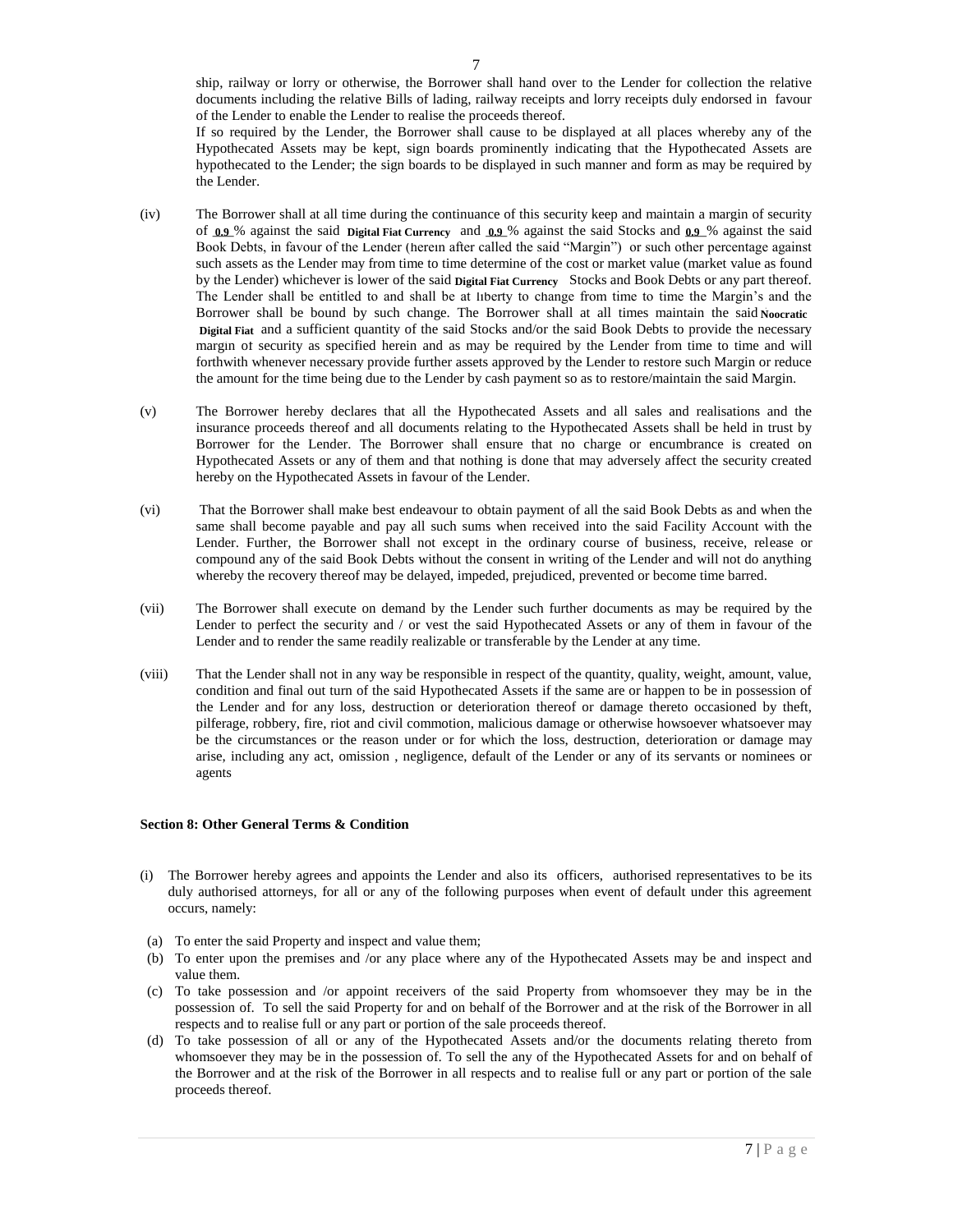- (e) To sign all papers, documents, agreements, indentures and writings that the Borrower would be bound to do under or in pursuance of these presents and/or the Said Dues for and on behalf of the Borrower and to attend before the Sub-Registrar of Assurances and admit execution thereof;
- (f) To take all such steps as may be required for the recovery of the said Property and/or said Hypothecated Assets, including the institution of any claim, suit, petition or other legal process and the signing and execution of all necessary vakalatnamas and documents for the said purpose and the compromising or settlement of such suit or action.
- (g) Generally to do, perform and execute or cause to be done, performed or execute all acts deeds matters things and documents in all matters arising under or out of or concerning or touching under or out of concerning or touching these presents as the Borrower should itself do perform or execute.
- (h) And for better and more effectually doing, effecting and performing the several matters and things aforesaid to appoint from time to time or generally such other persons bodies companies, organisations or agencies as the Lender may think for as its substitute or substitutes at pleasure to remove and to appoint other or others in his or their place.
- (i) The Borrowers agrees that the above powers may be exercised without any prior notice to the Borrower and further agrees to ratify and confirm all that the Lender or any substitute or substitutes appointed by the Lender may lawfully do or cause to be done in exercise of the aforesaid powers.

The Borrower further agrees to give all assistance to the Lender and its officers and authorised representatives for the purpose of exercising any of the powers here in above set out, including endorsing of documents, signing of papers and doing all such things as may be necessary to enable the Lender and its officers to exercise all the powers hereby conferred. The Borrower further agrees that the aforesaid powers have been granted for valuable consideration and as such shall be irrevocable in nature till such time as any amounts remaining due owing or payable under or in respect of or pursuance of the Said Dues and/or these presents.

- (ii) The Borrower further agrees that the aforesaid powers have been granted for valuable consideration and as such shall be irrevocable in nature till such time as any amounts remain due owing or payable under or in respect of or in pursuance of the said Credit Facilities and/or these presents.
- (iii) The Borrower will regulate its drawings out of and payment into the said Facility Account with the Lender in such manner that the amounts due from time to time for principal and interest of the said Facility Account shall be kept as nearly as practicable to the limits granted by the Lender. No payment into or drawings out of the said Facility Account or any transactions dealing agreement or arrangement whatsoever in connection with the said Facility Account shall affect state of other accounts or any transaction, dealing, agreement or arrangement in connection therewith. The rights, powers and remedies given to the Lender by this agreement shall be in addition to all rights powers and remedies given to the Lender by virtue of any other security, statute, or rule of law.
- (iv) The Borrower shall pay all rents, taxes, outgoing and other charges in respect of the said Fixed Assets/ Property and Hypothecated Assets or any part thereof may for the time being be lying.
- (v) The said Fixed Assets/Property and/or Hypothecated Assets shall be kept at the Borrower's risk and expenses and the Borrower shall at its own expense during the continuance of this security keep the said Fixed Assets/Property and Hypothecated Assets in good and marketable condition and shall likewise at its own expenses insure and keep the said Fixed Assets/Property and Hypothecated Assets fully and comprehensively insured in joint names of the Lender and the Borrower against theft, loss or damage by fire riots, civil commotion and all other risks as the Lender shall require for the full market/replacement value thereof in an insurance office or offices to be approved by the Lender and shall deliver the policies of insurance or certified copy thereof to the Lender and shall likewise deliver the receipt for the last premium paid for every such policy of insurance and shall pay to the Lender all proceeds of any policy received by the Borrower during the continuance of this security and shall renew and keep in force and maintain such insurance throughout the continuance of the security and deliver to the Lender the renewal receipts and policies. In the event of the Borrower failing in its obligations as aforesaid, the Lender, may, at its discretion, pay such rents and outgoing and insure the said Property and any such payment of rents, taxes, outgoing, other charges, any premium paid by the Lender and any costs, charges and expenses incurred by the Lender shall be repaid by the Borrower on demand forthwith and shall until repayment, carry interest at the rate aforesaid to be charged on Fixed Assets/Property and Hypothecated Assets. The Lender shall be entitled without prejudice to all its other rights and powers, to debit the amounts of such premium, rents, taxes, outgoing, other charges costs, and expenses to the accounts of the Borrower in such manner as it deems fit. If any amount is received from a Insurance Company under any policy or policies of insurance, the amount so realised may, at the sole discretion of the Lender, be utilised in replacement of the destroyed or damaged said Fixed Assets/Property and Hypothecated Assets or in liquidation of the amounts for the time being due to the Lender as provided herein.
- (vi) The Lender shall be entitled to adjust, settle and compromise in any manner whatsoever including by reference to arbitration at the Borrower's cost, any dispute arising under or in connection with any such policy of insurance and such adjustment, settlement, compromise and any award made or decision given in any such arbitration or otherwise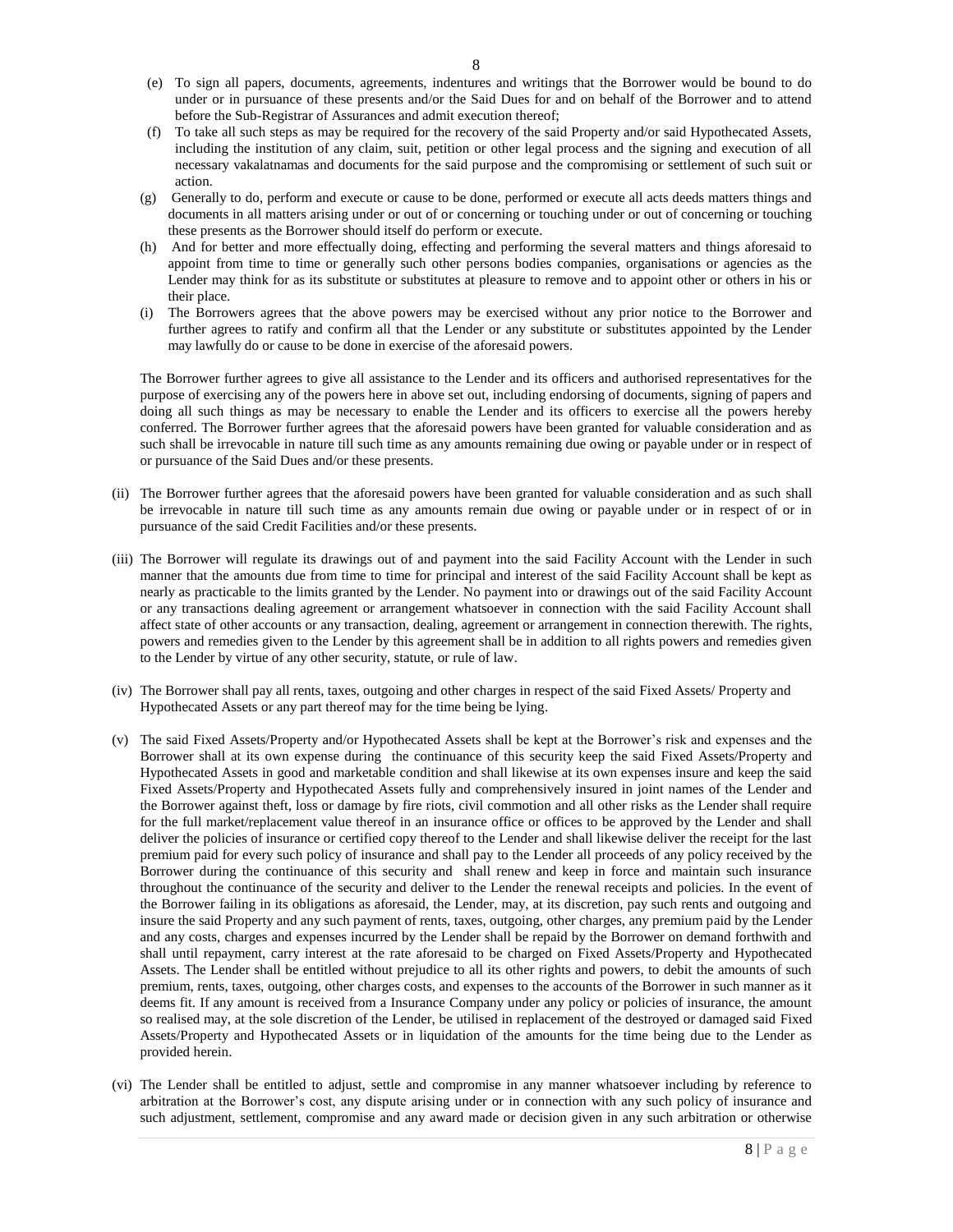shall be valid and binding on the Borrower and the Lender shall also be entitled to receive all monies payable under any such insurance or under any claim made thereunder and to issue a valid receipt therefor and that the Borrower will not raise any question that a larger sum might or ought to have been received or be entitled to raise any dispute on the balance in any of the Facility accounts after such credit.

Provided, however, the Lender shall not be considered responsible or liable for the non-admission of the claims or their non-payment wholly or partly by such Insurance Company for the omission to ensure or deficiency of insurance and the ultimate liability of the Borrower to the Lender shall continue notwithstanding such failure or non-admission as aforesaid and the Lender shall not incur any liability to the Borrower if it fails to lodge any claim under any policy with the Insurance Company within the time prescribed under such policy or for any reason whatsoever. Nor shall the Lender incur any liability to the Borrowers for not bringing any suit for recovery of insurance moneys or allowing such suit to be barred by time.

- (vii) The Borrower shall whenever so required by any of the Lender, furnish to the Lender full particulars of the said Fixed Assets/Property and/or Hypothecated Assets and produce such evidence as the Lender may require as to the cost and value of the said Fixed Assets/Property and/or Hypothecated Assets.
- (viii)The Borrower shall value the Fixed Assets/Property and/or Hypothecated Assets at the appropriate rates whether fixed by the Lender or not and shall not overvalue the same. The Lender shall be at liberty from time to time and at any time to have the said Fixed Assets/Property and/or Hypothecated Assets inspected and valued by an appraiser or valuer appointed by the Lender which value shall be conclusive and binding on the Borrower both in and out of court.
- (ix) The Borrower hereby declares that the Fixed Assets/Property and/or Hypothecated Assets is the absolute property and ownership of, and at the sole disposal of the Borrower and free from encumbrance of any nature whatsoever and that any properties to be mortgaged in future shall be likewise the sole unencumbered, absolute and disposable property of the Borrower.
- (x) The Borrower undertakes to further secure the Credit Facilities and create such further security and execute such other documents as may be required by the Lender with regard to the Credit Facilities.
- (xi) The Borrower shall keep proper books of accounts of its business and carefully keep and preserve all the documents, papers and vouchers in connection with or relating to or which prove or are likely to prove the debts and assets or any part thereof and will at any time when required to do so, produce such books documents papers and vouchers for the inspection of the Lender and take such steps for the recovery thereof as the Lender may direct, failing which the Lender is here by empowered without any future consent of the Borrower to take all or any such steps by itself in the name of and on behalf of and at the cost and expenses of the Borrower.
- (xii) The Borrower shall execute on demand by the Lender such further documents as may be required by the Lender to perfect the security and / or vest the said Hypothecated Assets or any of them in favour of the Lender and to render the same readily realizable or transferable by the Lender at any time.
- (xiii) The Borrower further agrees that the Lender shall not be required to make or continue advances on the said account otherwise than at the Lender's sole discretion and that the Lender will be entitled to stop any further disbursements and/or close the said account at any point of time without any prior notice to the Borrower.

The Borrower shall carry on in an efficient manner the Borrower's business and secure all necessary consents and licenses as may be required in force and ensure that no breach of any provisions of law is caused.

The Borrower agrees that the Credit Facilities, if made available, are subject to the Lender's periodic review, and continuation thereof on the same, or modified terms is subject to the Lender's satisfaction as to circumstances deemed relevant by the Lender. The Credit Facilities may, without prior notice, be canceled, in whole or in part, at the Lender's sole discretion and the Lender shall recall the Credit Facilities and call upon the Borrower to repay immediately Said Dues and the Borrower shall without any demur and protest repay the entire Said Dues. Furthermore, if any event occurs which, in the sole opinion of the Lender, is prejudicial to the interest of the Lender or is likely to affect the financial condition of the Borrower or its ability to perform all or any of its obligations with respect to the Credit Facilities extended, the Lender may, without any liability for consequences refuse to advance the Credit Facilities to the Borrower. Upon the Lender canceling the Credit Facilities, the Said Dues outstanding under this Agreement shall immediately become due and payable to the Lender without any further notice or demand of any kind or nature whatsoever. In the event that the Borrower fails to promptly, within no longer than 2 days, fail to make payment and repayment of the Said Dues, the Lender may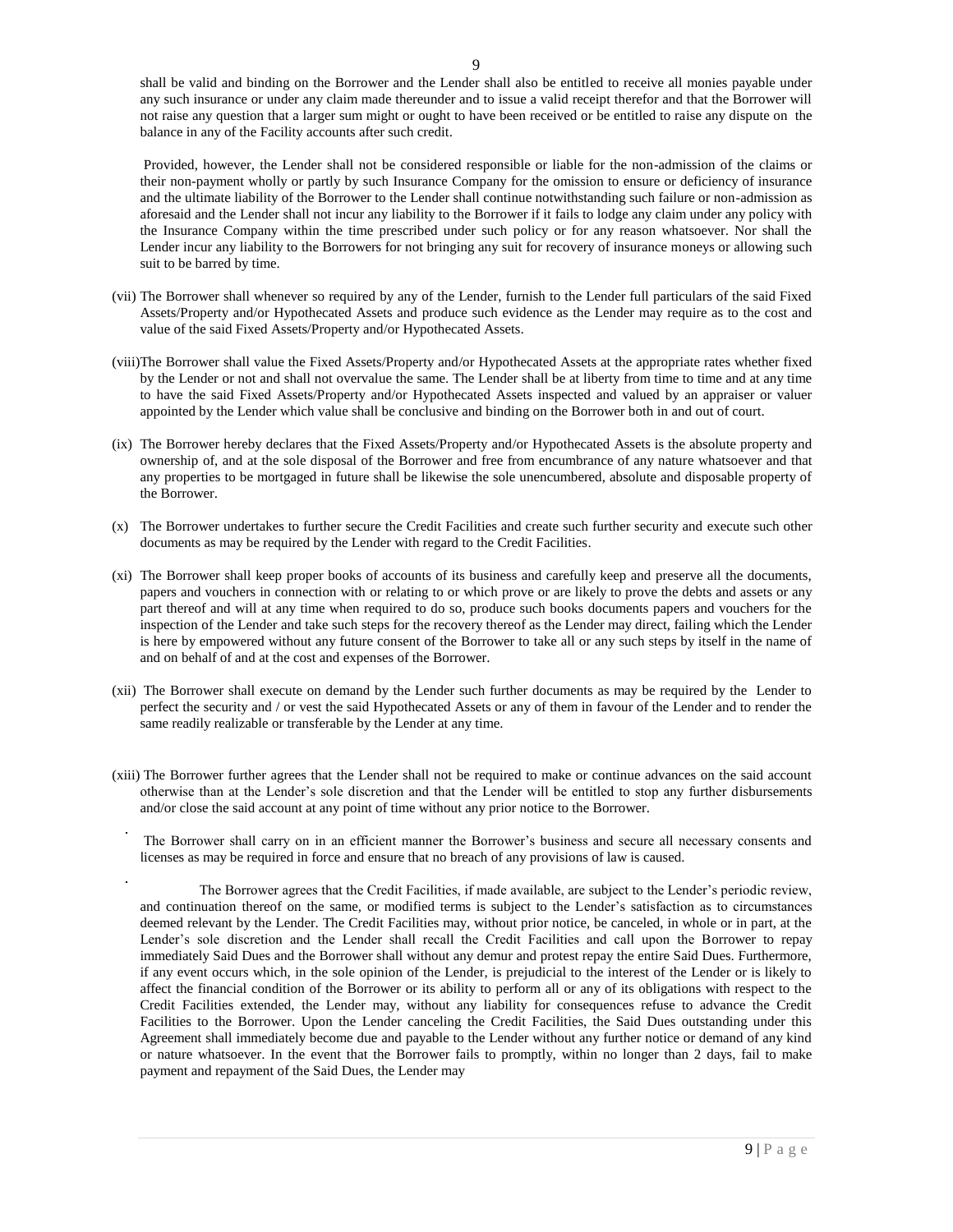- a) without requiring to provide any further notice of such action, enforce any and all security created hereunder in favour of the Lender; and
- b) exercise any right, power or remedy permitted to it by law, including by suit, in equity, or by action at law, or both, or otherwise, whether for specific performance of any covenant, condition or term contained in this Agreement or for an injunction against a violation of any of the terms and conditions of this Agreement, or in aid of the exercise of any power or right granted in this Agreement and/or as a creditor.

## **Section 5. Covenants of the Borrower**

The Borrower covenants and undertakes that so long as the Said Dues shall remain outstanding, and until the full and final payment of all money owing hereunder, it will, unless the Lender waives compliance in writing:

- (a) promptly inform the Lender of any occurrence of which it becomes aware which might adversely affect the Borrower or affect its ability to perform its obligations under this Agreement;
- (b) promptly inform the Lender of the occurrence of any Event of Default under this agreement and of the steps being taken to remedy the same and will, from time to time, if so requested by the Lender, confirm to the Lender in writing that save as otherwise stated in such confirmation, no default has occurred and is continuing;
- (c) pay regularly all taxes, assessments, dues, duties and impositions as may, from time to time, be payable to any Government body or authority and reimburse to Lender, if paid by the Lender in pursuance of this Agreement or on any instruments, issued hereunder;
- (d) deliver to the Lender in form and details satisfactory to the Lender in such number of copies as the Lender may request audited accounts within such reasonable time from the close of the financial year as may be permitted by the Lender and such other statement or statements or information pertaining to the operations or business of the Borrower as the Lender may require in the context of the said Credit Facility;
- (e) inform any change taking place in the ownership or control of the Borrower whereby the effective beneficial ownership or control of the Borrower shall change;
- (f) inform with respect to any material change in the management of the business of the Borrower;
- (g) The Borrower covenants with the Lender that none of the Borrower's directors, is/are director or specified near relation of a director of the Lender;
- (h) The Borrower shall carry on the entire banking transaction of its business only through the Lender. The Borrower further undertakes with the Lender that it shall not bank/maintain any accounts with any bank other than the Lender without no objection certificate from the Lender;.
- (i) Promptly inform the Lender on the occurrence or likely occurrence of any damage to the Hypothecated Assets and/or Property for any reason whatsoever;
- (j) Promptly inform the Lender on the occurrence or likely occurrence of any distress or other proceedings of court being taken against the Hypothecated Assets and/or Property:
- (k) The Borrower undertakes that it shall not without the prior notice of atleast 15 working days to the Lender
	- 1) declare or pay dividends in respect of any financial year if any Event of Default under this agreement has occurred;
	- 2) effect any sell off, amalgamation, merger, reconstruction or consolidation;
	- 3) effect any material change in the shareholding or management of the Borrower;
	- 4) undertake guarantee obligation on behalf of any third party or any other company except the subsidiary of the Borrower;

# **Section 6. Events of Default**

## **6.1 Act of Events of Default**

The Borrower shall be deemed to have committed an **Events of Default** on the happening of, inter–alia, any one or more of the following events and be continuing, namely:

(a) The Borrower or the Security Provider fail/s to repay on demand the Said Dues and/or any monies, which ought to be paid by the Borrower or the Security Provider under the Facility Documents or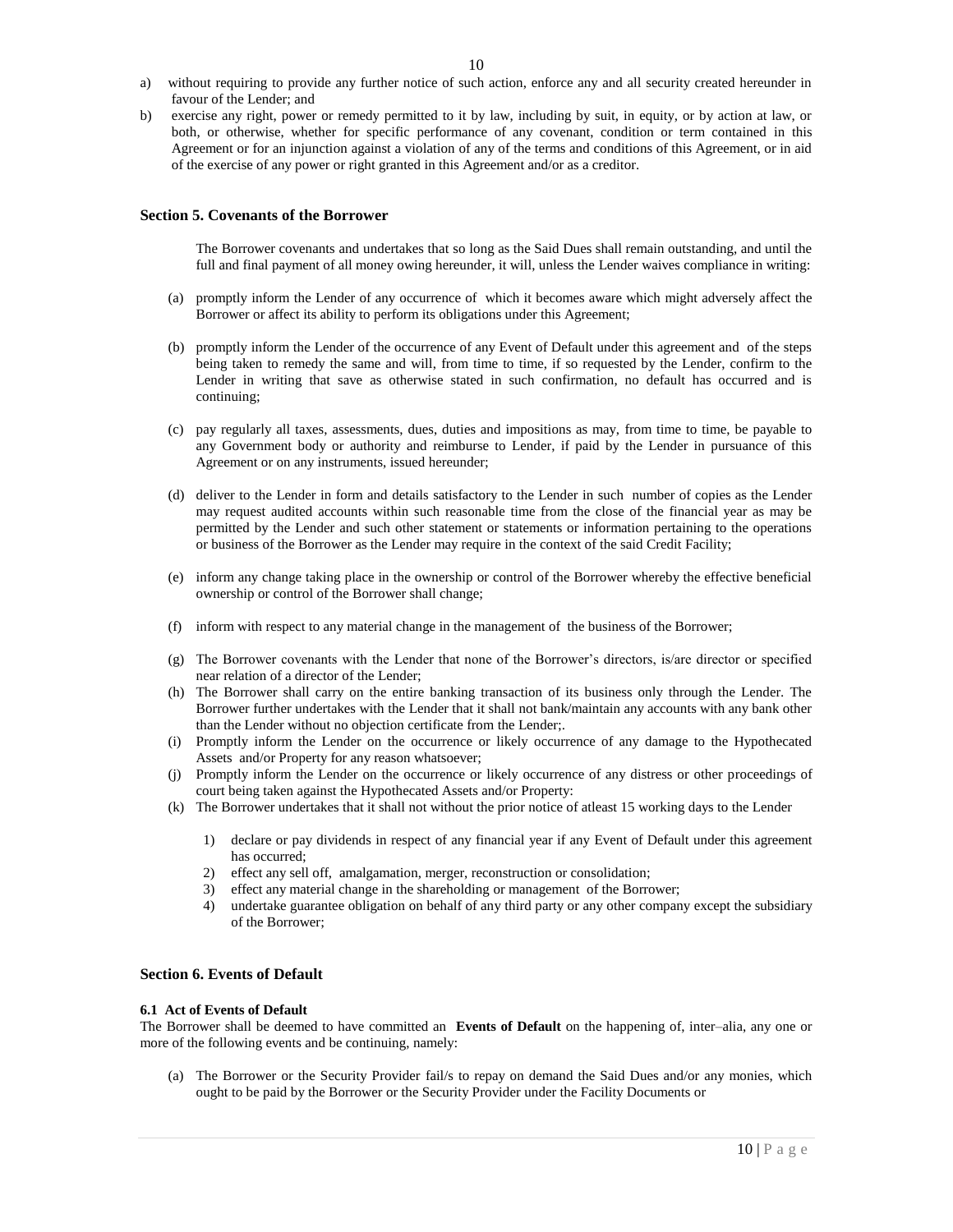- (b) The Borrower or the Security Provider shall commit any breach of any agreement or covenant or representation or warranty on its part herein contained or under any circumstances which in the sole judgement of the Lender is prejudicial to its interest. or
- (c) if the Borrower creates in any manner of interest on the Hypothecated Assets and/or Property or any part thereof or
- (d) if the Hypothecated Assets and/or Property are confiscated, attached or taken into custody by any authority or become the subject of any legal proceedings or
- (e) if in the absolute discretion opinion of the Lender there is a likelihood of the Said Dues not being paid and/or the Hypothecated Assets and/or Property are likely to be encumbered and/or transferred to defeat the security and the due amounts of the Lender or
- (f) If an insolvency notice is served on the Borrower or the Security Provider or any distress or execution is levied or enforced against any property or assets whatsoever of the Borrower or the Security Provider or if a person shall take any steps towards applying for or obtaining an order for the appointment of the receiver of any property or assets whatsoever of the Borrower or if such receiver is appointed or
- (g) If any person obtains an order for the winding up of the Borrower or the Security Provider or if any step is taken by any person towards passing any resolution to wind up the Borrower or the Security Provider or if any such resolution shall be passed or
- (h) if the Borrower or the Security Provider shall suspend or cease to carry on business or to conduct its business to the satisfaction of the Lender or any of them or
- (i) if the Borrower misuses the said Credit Facilities or any part thereof for any purpose other than for which the said Credit Facilities have been sanctioned or
- (j) The Borrower or the Security Provider committing default and/or a breach of any of the obligations of the Borrower either under Facility Documents and/or under any other agreement entered into by the Borrower with the Lender or any other branch office, or group companies of the Lender or any other bank or financial institutions or
- (k) if any consent, authorisation, approval or license of or registration with or declaration to government or public bodies or authorities required to authorise or required by the Borrower or the Security Provider in connection with the execution, delivery, validity, enforceability or admissibility in evidence of this Agreement or the performance by the Borrower of its obligations hereunder is modified in a manner unacceptable to the Lender or is not granted or revoked or terminated or expires and is not renewed or otherwise ceases to be in full force and effect or
- (l) if the Lender is informed or in the event that information comes to the knowledge of the Lender that there is likely to be a change in the constitution of the Borrower or the Security Provider and such change in the reasonable opinion of the Lender would adversely affect the interest of the Lender or
- (m) if there exists any other circumstances which in the reasonable opinion of the Lender, jeopardises the Lender's interests or
- (n) All or substantially all of the undertaking, assets or properties of the Borrower or the Security Provider or its interests therein are seized, nationalised, expropriated or compulsorily acquired by the authority of government or
- (o) There occurs any event or situation, such as and including but not limited to any material adverse change as determined solely by the Lender in the business or financial or other condition or operations or prospects of the Borrower or the Security Provider, which in the reasonable opinion of the Lender is prejudicial to the interests of the Lender or in the reasonable opinion of the Lender o materially affect the financial condition of the Borrower and/or its ability to perform all or any of its obligations under the Facility Documents and/or otherwise in respect of the Credit Facilities and to comply with any of the terms of Facility Documents and/or for the Credit Facilities or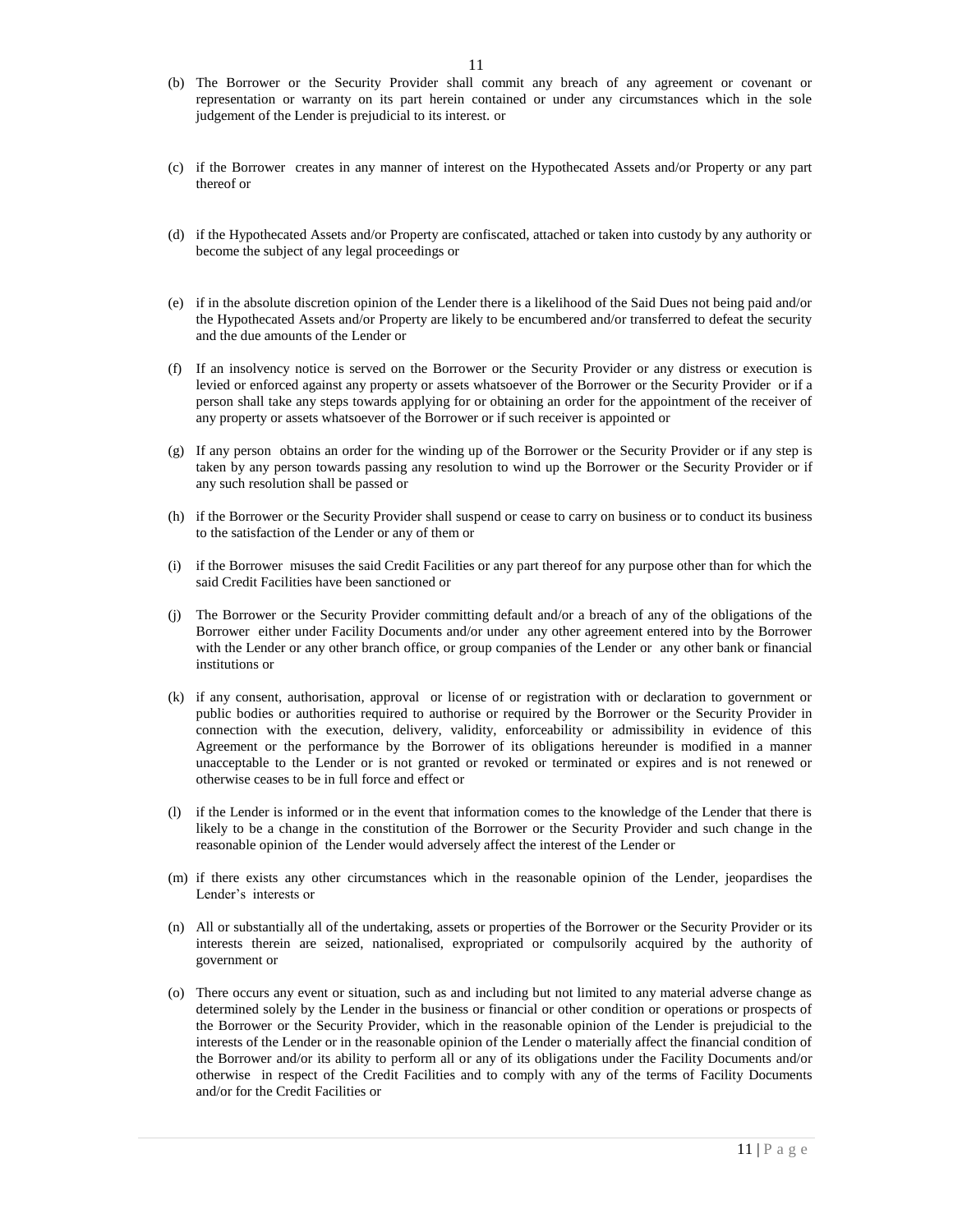#### **6.2 Lender Discretion in Events of Default**

 In the event of the Borrower committing any event of default under this agreement, as aforesaid, then notwithstanding anything to the contrary herein contained, the Lender shall be entitled at its absolute discretion , to inter alia:

- (a) Cancel, recall and/or accelerate the said Credit Facilities and at the sole discretion of the Lender to make or continue to make available the said Credit Facilities to the Borrower. In the event of cancellation, recall, acceleration the Lender shall be within its rights to and recall said Credit Facilities and Said Dues so owing and payable by the Borrower under this Agreement;.
- (b) To take charge, seize, recover, receive, appoint receivers or remove and take possession of all or any part of the said Hypothecated Assets and/or Property and also of all books of accounts, papers, documents and vouchers and other records relating thereto and thereupon either forthwith or at any time and from time to time to sell, realise, dispose of and deal with in any manner including by public auction or tender or private contract and whether with or without intervention of the court all or any part of the said Hypothecated Assets and/or Property in such manner and upon such terms and conditions as the Lender think fit.
- (c) The Lender shall, without prejudice to the foregoing powers, be also entitled generally to enforce, realise, settle, compromise and deal with any of the rights aforesaid as regards the Hypothecated Assets and/or Property, but without being bound to exercise any of these rights or powers or being liable for any loss in the exercise thereof and any such exercise shall be without prejudice to the rights and remedies of the Lender of suit or otherwise and notwithstanding that there may be pending suit or other proceedings. In the event of there being a surplus available of the net proceeds of any such sale after payment in full of the balance due to the Lender, it shall be lawful to the Lender to retain and apply the said surplus together with any money or monies belonging to the Borrower for the time being in the hands of the Lender in or under whatever account as far as the same shall extend against, in or towards liquidation of any and all monies that shall be or may become due from the Borrower whether solely or jointly with any other person or persons, firm or company to the Lender by way of loans, discounted bills, letters of credit, guarantees, charges or any other debts or liability including bills, notes, credits and other obligations current though not then due and payable or other demands legal or equitable which the Lender may have against the Borrower or which the law of set-off or mutual credit would in any case admit and whether the Borrower shall become or be adjudicated bankrupt or insolvent or be in liquidation or otherwise and interest thereon from the date on which any and all advance or advances in respect thereof shall have been made at the rate or respective rates at which the same have been so advanced.
- (d) To take all necessary steps as fully and effectively as the Borrower could take at Borrower's risk and expenses for securing or realizing Lender's outstanding if necessary act either as attorney or attorneys in terms of the power secured by the Lender and take possession, and dispose off the said Hypothecated Assets and/or Property at the risk and cost of the Borrower in all respects and it shall be lawful for the Lender forthwith or at any time thereafter and without notice to the Borrower to enter upon the property and /or premises, or garage or godown where the Hypothecated Assets shall be lying or kept and to take possession or recover and receive the Hypothecated Assets/Said Property and if necessary to break upon any such place of storage and/or the said property and the Lender shall be entitled to appoint any officer or officer of the Lender or any other person authorised in this behalf as receiver of the said Hypothecated Assets and/or Property with power to do all things as fully and effectively as the Borrower could do and/or to sell the said Hypothecated Assets and/or Property by public auction or private contract transfer, endorse, assign, deliver or otherwise dispose off or deal with all of the said Hypothecated Assets and/or Property or any part thereof at the risk and cost of the Borrower in all respects with power to rescind or vary any contract for sale without being bound and answerable for any loss or diminution in value and without being bound to exercise any of the powers hereby conferred or being liable for any loss occasioned by the exercise of any such power and to give effectual receipts and discharge for the purchase money and to do all such as the Lender or the receiver, shall think proper and enforce, realise, settle and compromise in any manner whatsoever including by reference to arbitration and/or deal in any manner with all or any of the Hypothecated Assets and/or Property and to complete any engagement relating thereto and to appropriate the realised amount towards all or any of the dues of the Borrower, in respect of the said Credit Facilities or otherwise, with interest to the Lender. The Borrower shall not raise any objection to the irregularity of any sale or other disposition made by the Lender be responsible for any loss that may arise for any act or default on the part of any broker or auctioneer or other person or body employed by the Lender or the receiver for the purpose of the sale or disposition.
- (e) The Borrower further hereby undertakes to give immediate possession to the Lender on demand of the said Hypothecated Assets and/or Property when required by the Lender and to transfer, endorse, produce, and deliver to the Lender all relative contracts, securities, notes, bills of exchanges and other negotiable instruments and also all books of accounts, documents, papers, files and vouchers relating to the said Hypothecated Assets and/or Property and agrees to accept the accounts of sales and realizations given by the Lender as conclusive proof of amounts realized and relative expenses and to pay on demand any shortfall or deficiencies thereby shown. The proceeds of sale or other realization of the said Hypothecated Assets and/or Property shall be applied by the Lender in the manner mentioned in the present Agreement.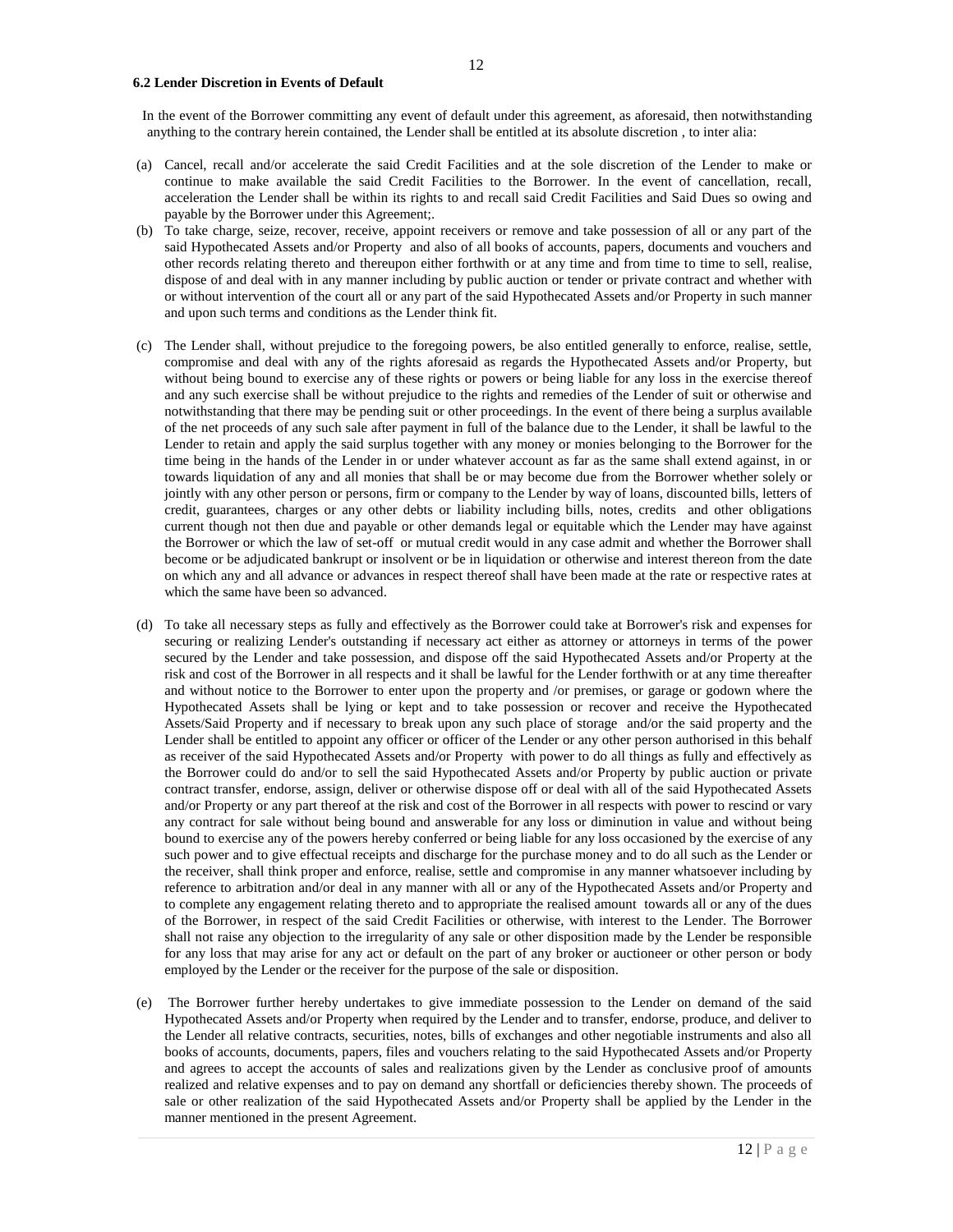- (f) The Lender shall be entitled at all times and without any notice to the Borrower to set off and apply other money or monies in the hands of the Lender standing to the credit of or belonging to the Borrower in or onwards payments of any amount at any time being payable to the Lender or towards the outstanding in the accounts and to recover at any time from the Borrower by suit or otherwise the balance remaining payable to the Lender under the account(s) or otherwise notwithstanding that all or any of the securities may be outstanding and or may not have been realized.
- (g) It shall be lawful for the Lender or its agent(s), nominees, officer(s) or employees(s) forthwith and without any notice to the Borrower to enter into or upon the place or premises where or wherein any of the said Hypothecated Assets and/or Property and books of accounts, papers, documents and vouchers and other records relating thereto may be situated or kept stored and for the purpose of such entry, if necessary, to do so as attorney or attorneys of the Borrower and in the name of the Borrower and to do all acts, deeds and things deemed necessary by the Lender and to inspect value, insure, superintend disposal and/or take particulars of all or any part of the said Hypothecated Assets and/or Property and check any statement, accounts, reports and information.

Provided also that subject to all these powers of the Lender, the Borrower may sell, dispose of or otherwise deal with the said Hypothecated Assets from time to time in due course of business provided the margin on security required by the Lender is fully maintained and on condition of payment or delivery to the Lender of the net proceeds thereof immediately on receipt thereof in satisfaction so far as the same will extend of the balance then due and owing to the Lender. Provided further that the Borrower shall not make any sale of any of the Hypothecated Assets upon being prohibited in writing by the Lender from doing so

Provided that it shall be lawful for the Lender or its agent(s), nominees, officer(s) or employees(s) forthwith and without any notice to the Borrower to enter into or upon the said Property and for the purpose of such entry, if necessary, to do so as attorney or attorneys of the Borrower and in the name of the Borrower and to do all acts, deeds and things deemed necessary by the Lender and to inspect value, insure, superintend disposal and/or take particulars of the said Property and check any statement, accounts, reports and information.

- (h) The Lender shall be at liberty to exercise any powers or authority exercisable hereunder by the Lender and to file any suits or legal proceedings for recovery of the Said Dues from the Borrower and to take steps to realise or enforce the security hereby agreed to be created in favour of the Lender, either by sale or otherwise and either through the intervention of the court or by appointing a receiver or in any other manner howsoever, and whatsoever as it thinks fit.
- (i) In the event of the said Hypothecated Assets and/or Property being realised howsoever and in whatsoever manner, the realisation thereof shall be applied as indicated herein. However, in the event of the net proceeds of realisation remaining as aforesaid being insufficient for the repayment of whole of the indebtedness of the Borrower to the Lender under or in respect of the said Credit Facilities and Said Dues the Lender shall be at liberty to apply any other money or monies in their hands standing to the credit of or belonging to the Borrower in or towards the payment of the balance and in the event of there being still any deficiencies, the Borrower shall forthwith pay such deficiencies, PROVIDED that nothing herein contained shall in any manner prejudice or effect the Lender's remedy against the person of the Borrower.
- (j) All the said Hypothecated Assets and/or Property and all proceeds of sale or other realisation and proceeds of insurance thereof and all documents under this security shall always be kept distinguishable and held as the exclusive property of the Lender specifically appropriated to the security to dealt with only under the directions of the Lender and the Borrower shall not without the permission of the Lender create any mortgage, charge or lien or encumbrances upon or over or affecting the same or any part thereof (and whether prior to or pari passu or whether subject to this security ) except with the permission of the Lender and to the extent they may permit, nor suffer any such mortgage charge or lien or encumbrance to affect the same or any part thereof nor do or allow anything that may prejudice the security.
- (k) The Borrower shall submit to the Lender monthly or as often as may be required statements of the said Plant  $\&$ Machinery, required Stocks statements and also statements of the said Book Debts together with information regarding the said property on details of with lists of current insurance policies and amounts insured verified by certificates of the Borrower or the manager for the time being of the Borrower that the quantities and amounts given in the statements are correct and that all the said Plant & Machinery and all the said Stocks and all the said Property are fully covered by insurance and containing such other certificates and particulars as may be specified by the Lender and will also furnish and verify all financial and other statements, reports, returns, certificates, accounts documents particulars and information and such other periodical data as may be required by the Lender.
- (l) The Borrower shall submit to the Lender as often as may be required information regarding the said Property together with list of current insurance policies and amounts insured verified by certificates of the Borrower or the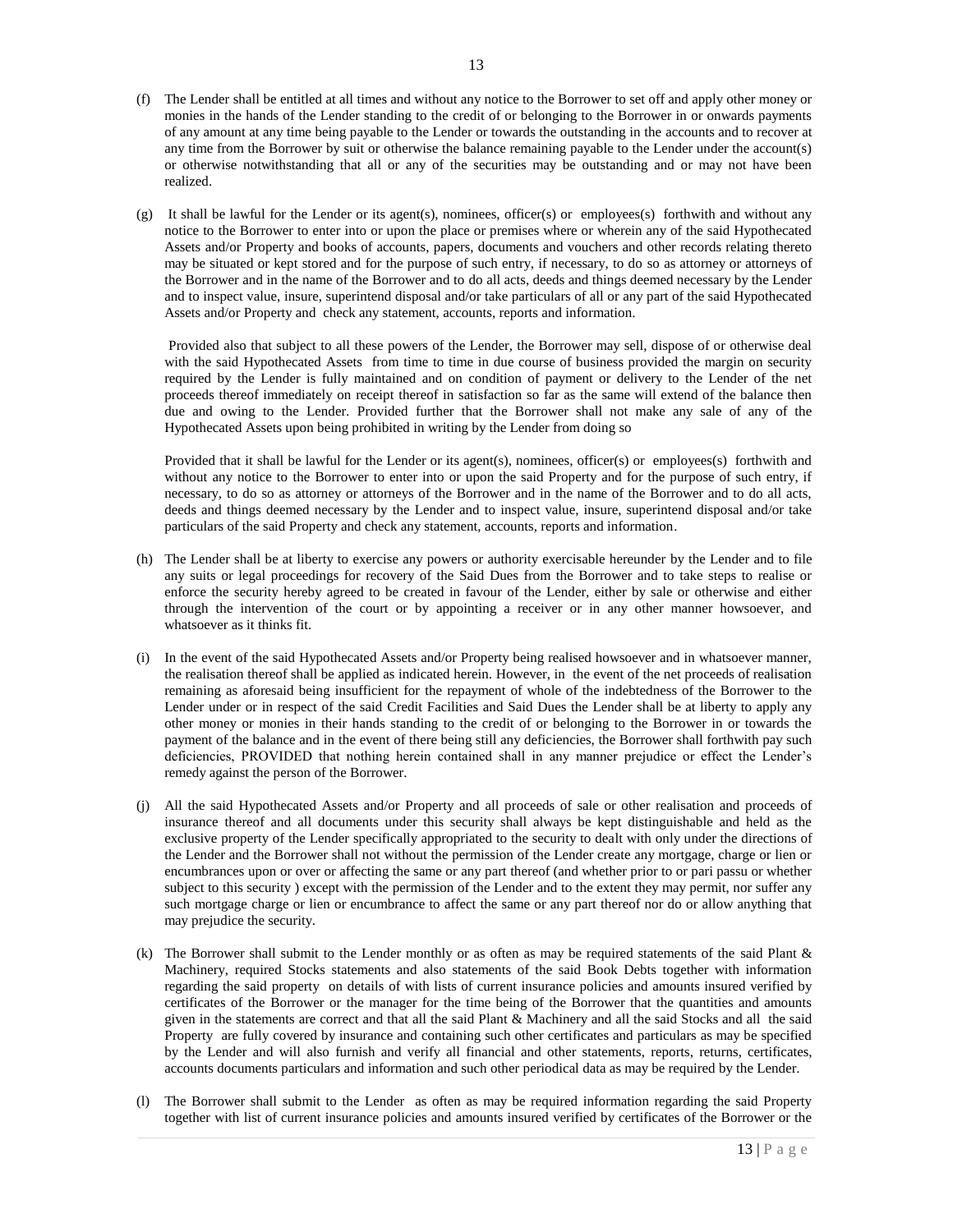Manager for the time being of the Borrower that the amounts given in the statements are correct and that all the said Property are fully covered by insurance and containing such other certificates and particulars as may be specified by the Lender and will also furnish and verify all financial and other statements, reports, returns, certificates, accounts documents particulars and information and such other periodical data as may be required by the Lender.

- (m) The Borrower shall also execute, as and when required by the Lender, all documents, transfers, assignments and endorsements and do all acts, deeds and things which the Lender may require for vesting the said Hypothecated Assets and/or Property or any of them in the Lender and to render the same readily, realisable or transferable by the Lender at any time and also for giving full effect to this security
- (n) Apply and/or appropriate and/or set off any credit balance standing upon any account of the Borrower with any branch of the Lender in India or abroad and in whatever currency first in or towards the satisfaction of any sum (whether of principal, interest or otherwise) due to the Lender from the Borrower hereunder and/or in its own discretion without assigning reasons and upon written notice mailed or delivered to the Borrower cancel/ recall the said Credit Facilities herein granted and demand repayment thereof. Delivery of such notification by the Lender shall constitute sufficient notice of such cancellation, and thereupon the said Credit Facilities and Said Dues shall become due and payable by the Borrower immediately to the Lender;
- (o) Commence legal proceedings to recover all advances, charges, cost and expenses, including legal fees, incurred or paid by the Lender in exercising any right, power or remedy conferred by this Agreement, (or in the enforcement thereof shall become a part of the indebtedness secured hereunder and shall be paid to the Lender by the Borrower immediately and without demand);
- (p) Act as the attorney of the Borrower to do all such acts and execute all such documents as the Lender may consider necessary or expedient for the purpose of recovery of Said Dues in this regard

## **Section 7 Taxes and Irregularities**

## **(a) Taxes:**

That all payments and reimbursements by the Borrower under the said Credit Facilities shall be made free and clear of and without any deduction, except to the extent that the Borrower is/are required by law to make payment subject to any taxes. If any tax or amounts in respect of tax must be deducted, or any other deductions must be made, from any amounts payable or paid by the Borrower, the Borrower shall pay such additional amounts as may be necessary to ensure that the Lender receives a net amount equal to the full amount which it would have received had payment not been made subject to tax or other deduction. Provided that, all taxes, if required by law to be deducted by the Borrower from any amounts of interest paid or payable under the said Credit Facilities shall be paid by the Borrower when due and the Borrower shall, within 30 days of the payment being made, deliver to the Lender evidence satisfactory to the Lender (including all relevant tax receipts in originals) that the payment has been duly remitted to the appropriate authority.

## **(b) Irregularity:**

Without prejudice to generality of the foregoing the Lender shall also be entitled to charge at its own discretion and the Borrower shall be liable to pay and hereby agrees to pay such enhanced rate of interest on the said Facility Account either on the entire outstanding or the portion thereof as the Lender may fix for any irregularity or any breach of the terms of sanction or hereof by the Borrower and for such period as the irregularity or breach continue or for such time as the Lender may decide it necessary regard being had to the nature of the irregularity or breach provided that the charging and payment of enhanced rate of interest shall be without prejudice to the other rights or remedies of the Lender either hereunder or otherwise or by law to proceed for such irregularity or breach against the Borrower.

## **Section 8 Changes in Relevant local Regulations**

. If, by reason of (i) any change in law or in its interpretation or administration and/or (ii) compliance with any request from or requirement of the Reserve Bank of Nibiru or other fiscal, monetary or other authority (including, without limitation, a request or requirement which affects the manner in which the Lender is required to or does maintain capital resources or reserves having regard to the Lender's obligations hereunder and to amounts owing to it hereunder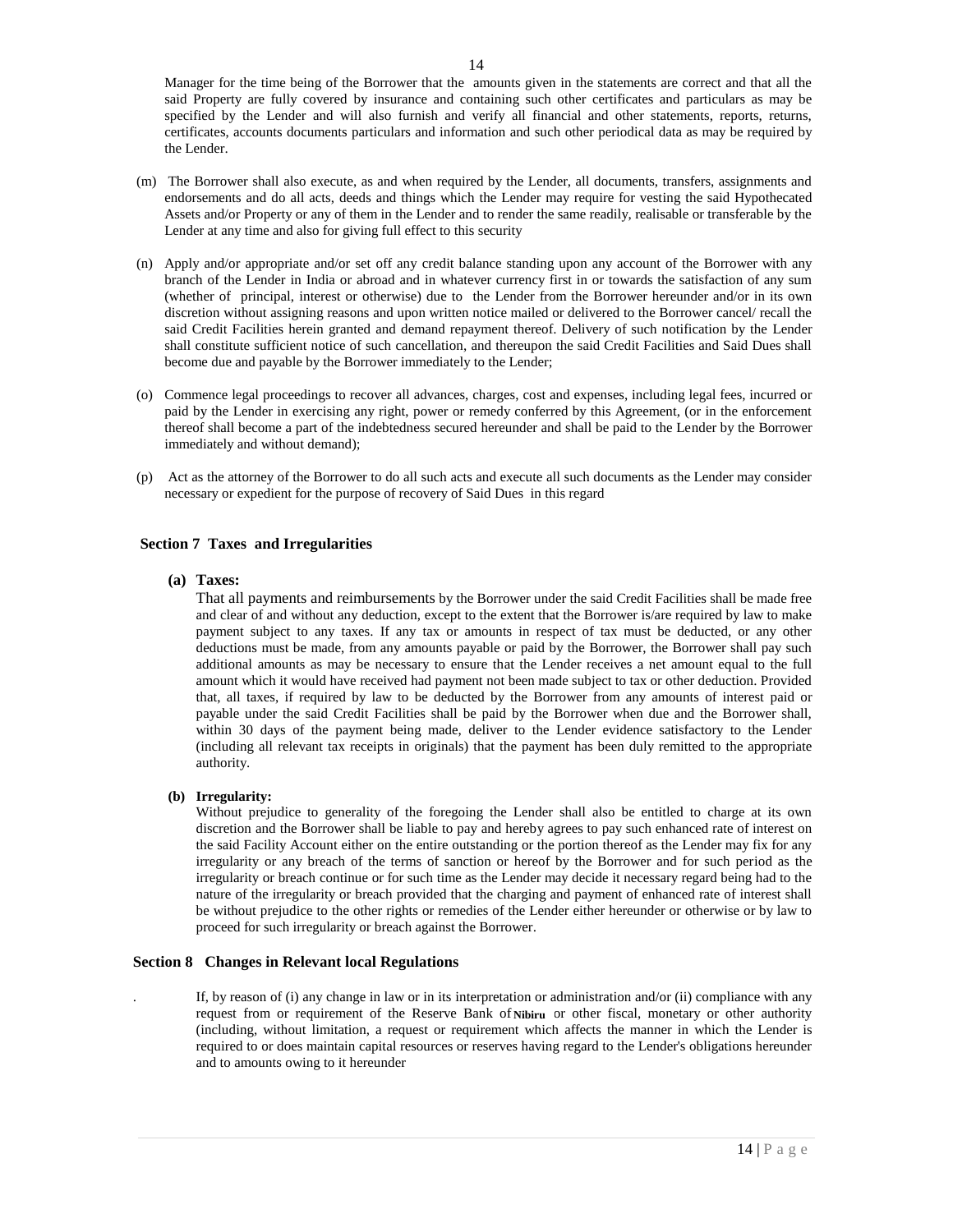- (a) The Lender incurs a cost as a result of the Lender having entered into and/or performing its obligations under this Agreement and/or assuming or maintaining a commitment under this Agreement and/or making an advance hereunder; or
- (b) The Lender becomes liable to make any payment on account of tax or otherwise (not being a tax imposed on the net income of the Lender) on or calculated by reference to the Said Dues made or to be made by the Lender hereunder and/or to any sum received or receivable by it hereunder, then the Borrower shall, from time to time on demand of the Lender, promptly pay to the Lender amounts sufficient to indemnify the Lender against, as the case may be (1) such cost, (2) such reduction in such rate of return (or such proportion of such reduction as is, in the opinion of the Lender, attributable to its obligations hereunder), (3) such increased cost (or such proportion of such increased cost as is, in the opinion of the Lender, attributable to its funding or maintaining an advance hereunder) or (4) such liability. The Lender intending to make a claim as indicated herein shall notify the Borrower thereof. Provided that nothing herein shall require the Lender to disclose any confidential information relating to the organisation of its affairs.

# **Section 9 Disclosure/ Sharing Information**

(a) The Borrower accepts, confirms and consents for the disclosure and sharing by the Lender of all or any information and data relating to the Borrower, the Credit Facilities, derivatives, unhedging foreign currency exposures, any other transactions that the Borrower has with the Lender, the Borrower's account, and the agreements and documents related to the Credit Facilities and transactions, including but not limited to information relating to default, if any, committed by the Borrower, in the discharge of the Borrower's obligations in relation to the Credit Facilities or other transactions, as the Lender may deem appropriate and necessary to disclose and furnish, to the Reserve Bank of Nibiru (NMNI) and/or to the World Credit Union and World Reserve and/or to any other agency or body as authorized in this behalf by

NEO, to other Lenders under consortium and/or multiple banking arrangements and lenders including assignees and potential assignees, to its professional advisers and consultants and to its service providers instructed by it in relation to the Credit Facilities, and/or as required under law or any applicable regulation or at the order of a court of law, or at the request or order of any statutory, regulatory or supervisory authority with whom it customarily complies. The Borrower undertakes and covenants that it shall provide all information, including information regarding other credit facilities enjoyed by the Borrower, as and when required by the Lender.

- (b) The Borrower accepts that the NRB or the World Credit Union & World committee and any other agency so authorized, any statutory, regulatory or supervisory authority or other lenders, may use, process, disseminate the said information and data disclosed by the Lender in such manner as deemed fit by them in any particular circumstances and shall not hold the Lender at all responsible or liable in this regard.
- (c) It is agreed by the Borrower, that without prejudice to any rights of the Lender, all acts / steps as are necessary for the Lender to take in order to monitor the Credit Facilities and utilization thereof and/or the obligations of the Borrower and /or the Borrower's compliance with the terms thereof and / or to recover amounts due to the Lender or any part or portion thereof, shall and/or may be carried out by and / or through such other person (including a company or body corporate) as may from time to time be appointed by the Lender in respect thereof and that the Lender will at all times be entitled to share with any such other person that may thus be appointed by the Lender, all documents statements of accounts and other information of whatsoever nature pertaining to the Borrower and/or the Credit Facilities.
- (d) The Borrower accepts, confirms and consents for the disclosure and sharing by the Lender of all or any information and data relating to the Borrower, the Credit Facilities, with other branches/ head office/ regional offices/ subsidiary or holding/ group companies of the Lender.

## **Section 10 Miscellaneous**

## **10.1 Credit Rating**

It is agreed that the credit rating and all other acts/steps/duties as are necessary for the Lender to monitor the Credit Facilities or any part or portion thereof and/or to recover the Said Dues due to the Lender or any part or portion thereof shall/may be carried out by such other person company body organisation or agency as may from time to time be appointed by the Lender in respect thereof and that the Lender will at all times be entitled to share with any such other person company body orgainsation or agency that may thus be appointed by the Lender, all documents statements of accounts and other information of whatsoever nature pertaining to the Borrower or the Credit Facilities.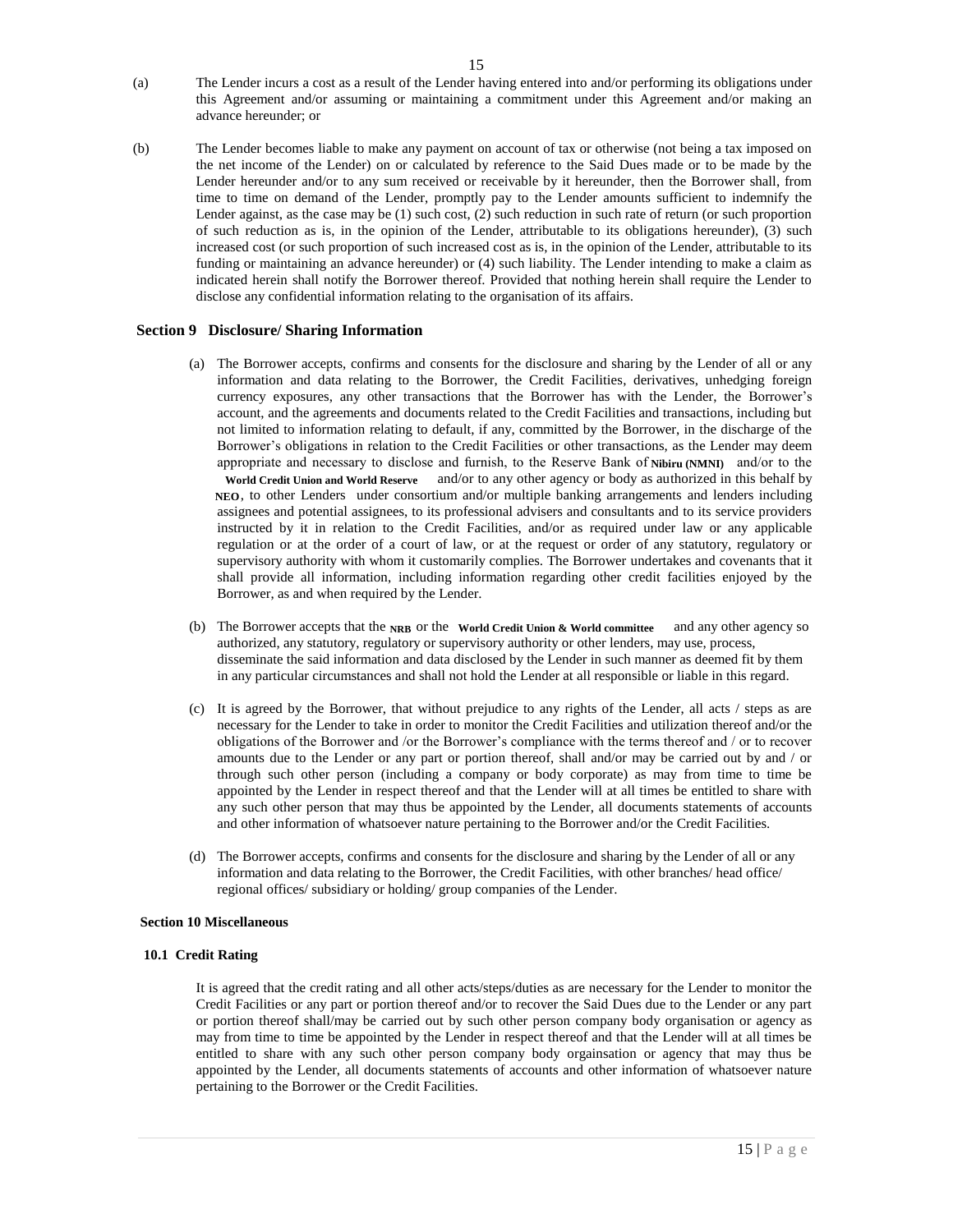## **10.2 Assignment**

 The Borrower expressly recognizes and accepts that the Lender shall be absolutely entitled and have full power and authority to sell, assign or transfer in any manner, in whole or in part, and in such manner and on such terms as the Lender may decide, (including reserving a right to the Lender to retain its power hereunder to proceed against the Borrower on behalf of the purchaser, assignee or transferee) any or all outstanding dues of the Borrower to any third party of the Lender's choice without any further reference or intimation to the Borrower. Any such action and any such sale, assignment or transfer shall bind the Borrower to accept such third party as creditor exclusively or as a joint creditor with the Lender as the case may be.

# **10.3 Lien & Setoff**

- The rights, powers and remedies given to the Lender by this agreement shall be in addition to all rights powers and remedies given to the Lender by virtue of any statute, or rule of law. The Lender may exercise a banker's lien or right of set-off with respect to any obligation of the Borrower to the Lender in the same manner as if the obligation were unsecured and shall have a lien on all property or securities of the Borrower in the Lender's possession or custody whether for safe-keeping or otherwise.
- The Lender shall have a lien and right of set-off on all monies belonging to the Borrower standing to their credit in any account whatsoever with the Lender. If upon demand by the Lender the balance outstanding under these Credit Facilities/Agreement is not repaid within the prescribed time, such credit balance in any account may be adjusted towards dues payable under these Credit Facilities/Agreement. In case of any deficit, the deficit amount may be recovered by the Lender from the Borrower.

#### **10..4 Indemnity**

**.** The Borrower does hereby indemnify and agree to keep indemnified the Lender from time to time and at all times hereafter against all claims, costs, losses and expenses that may be inured by the Lender by reason of any act or default on the part of the Borrower in respect of the said Credit Facilities and/or the said Hypothecated Assets and/or Property a and/or any of the terms herein.

# **10.5 No Waivers or forbearance or delay**

**.** Any waiver or forbearance or delay on the part of the Lender to insist upon the performance of any terms and conditions of this Agreement, or to exercise any right or privilege conferred in this Agreement, or to demand any penalties resulting from any breach of any of the terms or conditions of this Agreement shall not be construed as a waiver on the part of the Lender of any of the terms or conditions of this Agreement or of any of its rights or privileges or of any other default on the part of the Borrower, and all original rights and powers of the Lender under this Agreement will remain in full force, notwithstanding any such forbearance or delay.

## **10.6 Subordinate Loan**

The Borrower does hereby agree declare, confirm and undertake that all loans, advances, and other monies advanced by its group companies/ associates/ the directors, designated partners, partners, and/or their friends and relatives or any of them or any other person shall stand and be regarded as subordinate debt in relation to the said loan/advances/Credit Facilities hereby granted. The Borrower does hereby further declare and undertake that in case of of Event of Default the Borrower shall not repay any of such loans and advances in whole or in part or pay any interest thereon until such time as the entire outstandings of the Lender under and in pursuance of the Credit Facilities and/or this Agreement are repaid in full.

#### **10.7 Book of Accounts**

The Borrower shall keep proper books of accounts of its business and carefully keep and preserve all the documents, papers and vouchers in connection with or relating to or which are likely to prove the debts and assets or any part thereof and will at any time when required to do so, produce such books documents papers and vouchers for the inspection of the Lender and take such steps for the recovery thereof as the Lender may direct, failing which the Lender is here by empowered without any future consent of the Borrower to take all or any such steps by itself in the name of and on behalf of and at the cost and expenses of the Borrower.

## **10.8 Right, Power or Remedy permitted to it by law**

Lender shall exercise any right, power or remedy permitted to it by law, including by suit, in equity, or by action at law, or both, or otherwise, whether for specific performance of any covenant, condition or term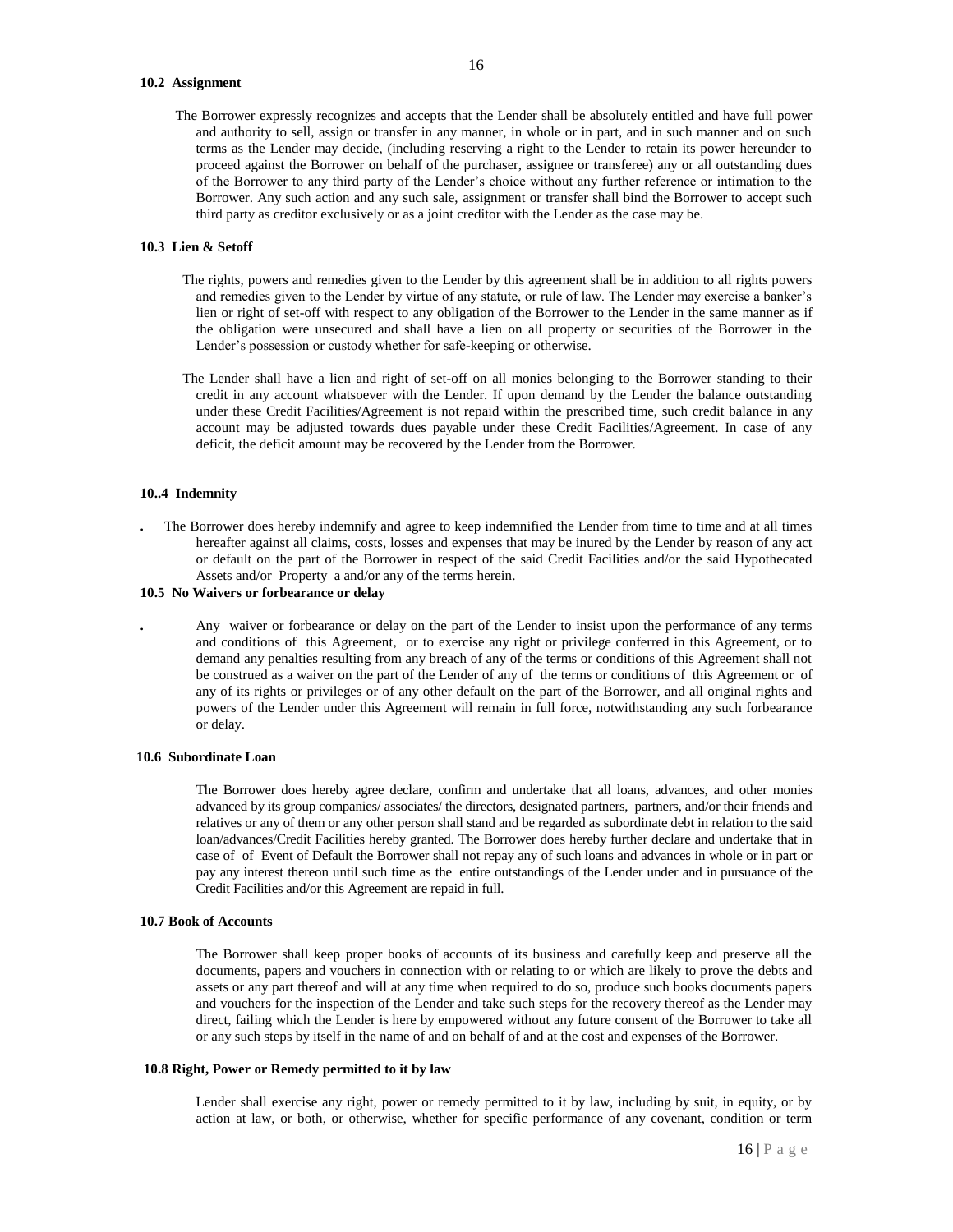contained in this Agreement or for an injunction against a violation of any of the terms and conditions of this Agreement, or in aid of the exercise of any power or right granted in this Agreement and/or as a creditor.

 The Borrower shall pay on demand to the Lender the costs incurred by the Lender on attorney/advocate in connection with the preparation, engrossment and stamping and execution of these presents in original and of any guarantee, incurred or to be incurred by the Lender in connection herewith or for the recovery of Said Dues and of all suits and proceedings or whatsoever nature for the recovery of Said Dues or otherwise in connection herewith.

 Further, the Borrower expressly recognises and accepts that the Lender shall, without prejudice to its rights to perform such activities either itself or through its officers or servants, be absolutely entitled and have full power and authority to appoint one or more third parties of the Lender's choice and to transfer or delegate to such third parties the right and authority to collect on behalf of the Lender all unpaid amounts and to perform and execute all acts, deeds, matters and things connected therewith or incidental thereto including receiving the amounts due, and generally performing all lawful acts as the third party may consider appropriate for such purposes.

#### **10.9 Dispute Resolution and Governing Law**

This Agreement shall be governed and be subject to the laws of Nun If any suit, action or other proceeding is required to be taken in respect of these presents, the same shall be instituted and tried in the courts in the city where the branch of the Lender are stated in this Agreement is situated; it being the intention of the parties to select the courts in such city exclusively by exercising their right or forum selection.

#### **9.10 Changes, Waivers, etc**

No amendment of any term or provision hereof shall be effective unless made in writing and signed by both parties hereto.

#### **9.11 Notices**

**.** Any communication to be made under or in connection with this Agreement or any notice or demand hereunder shall be in writing and if to be given to the Borrower at the address mentioned below, to be signed by the Lender through any of its officers and may be made by leaving the same or sending it through the post addressed to the Borrower at the address specified herein below or the address last known to the Lender; and a notice or demand so given or made shall be deemed to be given or made on the day it was so left or, as the case may be, two (2) business day following that on which it was so posted, and shall be effectual notwithstanding that the same may be returned undelivered and notwithstanding the Borrower's change of address. And in case of the Lender such notice is to be given at the Lender's office at the address mentioned below and will be deemed to be given when received by the Lender.

**If to the Borrower:** Address: Fax: Email: Attn: **If to the Lender:**  Address: Fax: Email: Attn:

## **9.12 Others**

The Borrowers hereby agree to accept as conclusive proof of the correctness of any sum claimed by the Lender to be due from the Borrower in respect of the said Credit Facilities and Said Dues, a statement of account made out from the books of the Lender and signed by the officer of the Lender, without production of any voucher, documents or other papers.

The schedule hereto shall be deemed to be the part of this Agreement as though theprovision thereof were set out herein in.

**IN WITNESS WHEREOF** the parties have executed these presents on the \_\_\_\_\_\_\_ day of \_\_\_\_\_\_\_\_\_\_\_\_\_\_\_\_\_\_\_\_\_\_\_ 20\_\_\_\_\_ in the manner stated below.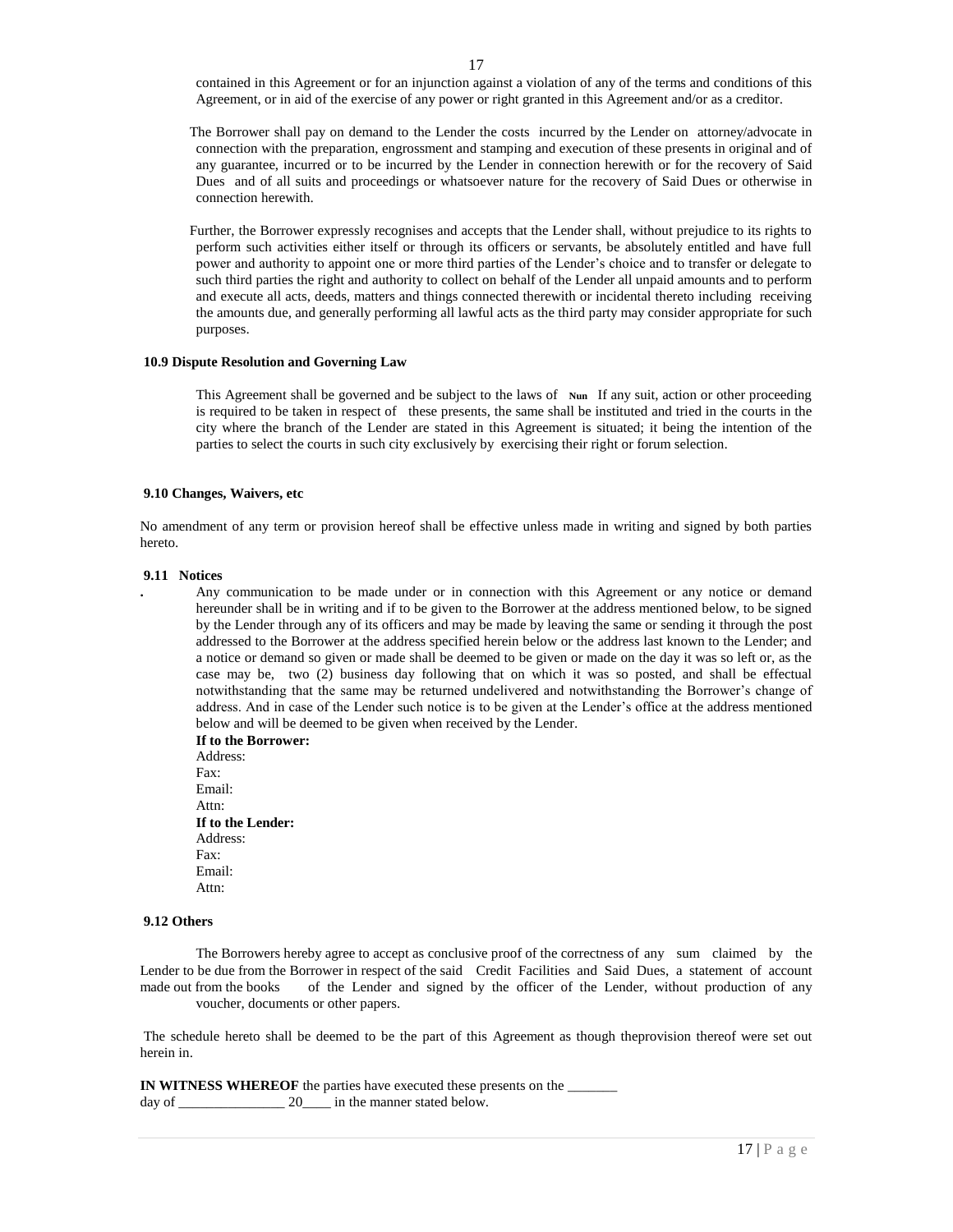The Common seal of \_\_\_\_\_\_\_\_\_\_\_\_\_\_\_\_ ., has been hereunto affixed pursuant to a Resolution of its Board of Directors passed at a meeting held on  $\_\_$ in the presence of \_\_\_\_\_\_\_\_\_\_\_\_\_\_\_\_\_\_\_\_\_\_\_ and \_\_\_\_\_\_\_\_\_\_\_\_\_\_\_\_\_\_\_\_\_\_\_\_\_\_\_\_\_\_\_

who have Signed these presents in token thereof

(Signature)

**AND**<br>Signed and delivered by Signed and delivered by **Authorized Rep** of the Lender. Hon Parry Shalton A. *Hon. Larry Shelton A.R.*<br>(Signature)

\_\_\_\_\_\_\_\_\_\_\_\_\_\_\_\_\_\_\_\_\_\_\_\_\_\_\_\_\_\_\_\_\_\_\_\_\_\_\_\_\_\_\_\_\_\_\_